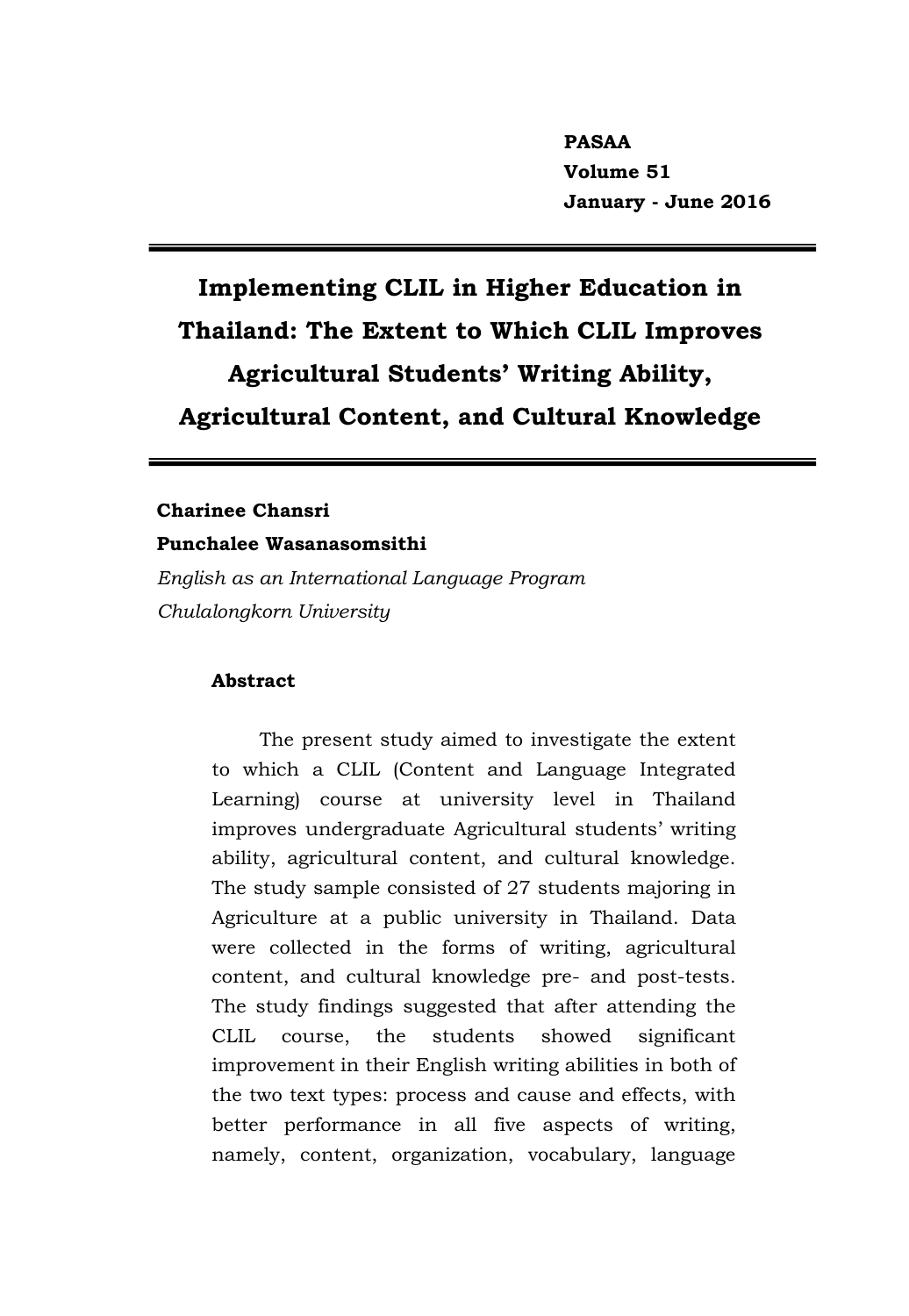use, and mechanics of writing. It was also found in this study that the students' agricultural content and cultural knowledge increased, and that they had positive attitudes toward the CLIL course offered to them.

**Keywords:** CLIL, EAP/ESP, writing ability

### **Introduction**

### *What is CLIL?*

CLIL is an acronym for Content and Language Integrated Learning which refers to the use of the target language in the teaching of non-language subjects. According to Coyle, Hood, and Marsh (2010: 3), it is "an educational approach in which various language-supportive methodologies are used which lead to a dualfocused form of instruction where attention is given both to the language and the content." This corresponds with Bently (2010) and Dalton-Puffer (2007), who provided the definition of CLIL as a teaching approach or method which combines teaching subject matters with teaching the target language. Simply put, CLIL can be seen as an educational approach that involves both the target language and the subject matter which may not have to be associated with language learning.

Content and the target language, the two main elements in the acronym of CLIL, help reflect the underlying principles of the approach – the assumption that the target language can be best learned when the subject matter is conveyed through the language (Wolff, 2010). According to Wolff, classroom content must be drawn from content subjects or academic and specific disciplines rather than from everyday life or the general content of the target language. It is clear that CLIL draws on the beliefs that the target language can be best learned through academic classroom contents with the target language as a tool to access the basic concepts and skills relating to the subject matter.

Based on the assumption that the target language is best developed through the academic content, CLIL co-exists alongside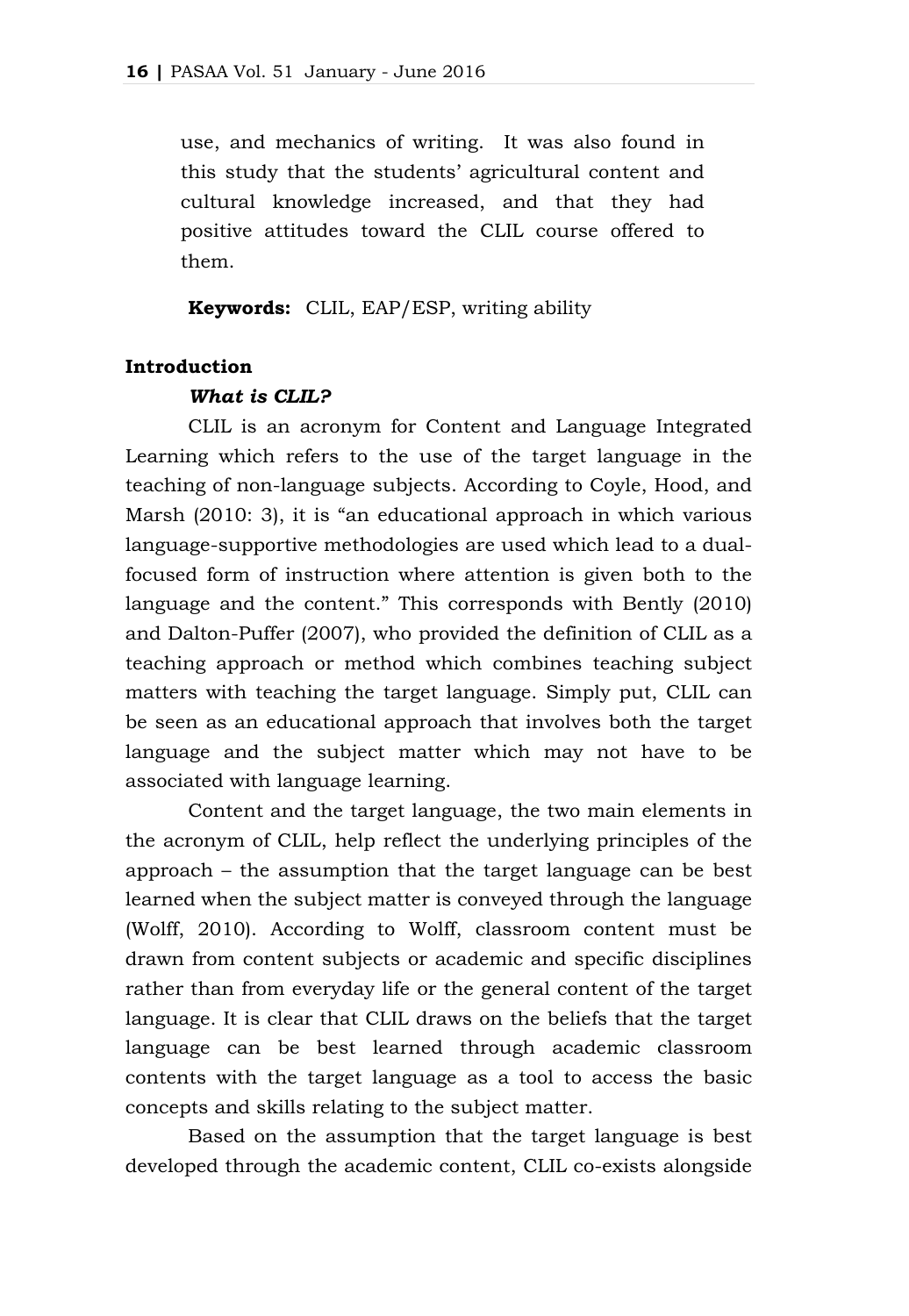content-based instruction (CBI). This may lead to some confusion as to what these two terms specifically refer to. For some scholars such as Lara Garridio (n.d.), CLIL is an umbrella term that includes CBI; as a consequence, the two notions may be interchangeably referred to. However, for other scholars including Fernandez (2009), despite the overlapping characteristics, such as content-driven, contextualized learning, discourse construction content, and being task-oriented, the two approaches differ in a number of aspects, such as the foci of the approaches. For instance, Lasagabaster (2008) has pointed out that, compared with CBI, CLIL is distinctive in the way that the approach emphasizes both language and content. This corresponds with the explanation of Wolff (2010) that the goal of CLIL is to improve the learners' foreign language as well as content competence. That is what makes CLIL differ from CBI – its focus on content with language skills incidentally acquired in the process of learning. Apart from the focus of the two approaches, Coyle, Hood, and Marsh (2010: 6) have posited that the second factor that makes CLIL different from CBI is the integration of the four main dimensions, namely, content, cognition, communication, and culture in teaching and learning practice. Thus, it may be concluded that although CLIL and CBI share several characteristics, CLIL places emphasis on both content and language, and it integrates the four blocks of learning (content, communication, cognition, and culture), while CBI draws on the basis that content is the main focus of the learning process during which language is acquired by chance, and cognition and culture may not be the highlight of the approach.

With regard to the components of CLIL, of the main factors that makes the approach distinctive from CBI, there are two main perspectives that are widely accepted: 1) that portrayed through the Internet site called The CLIL Compendium (2001), and 2) that of Coyle, Hood, and Marsh (2010). As for the former, the website The CLIL Compendium states the five main components of CLIL as being as follows: a) culture – building intercultural knowledge and understanding, b) environment – preparing for internationalization,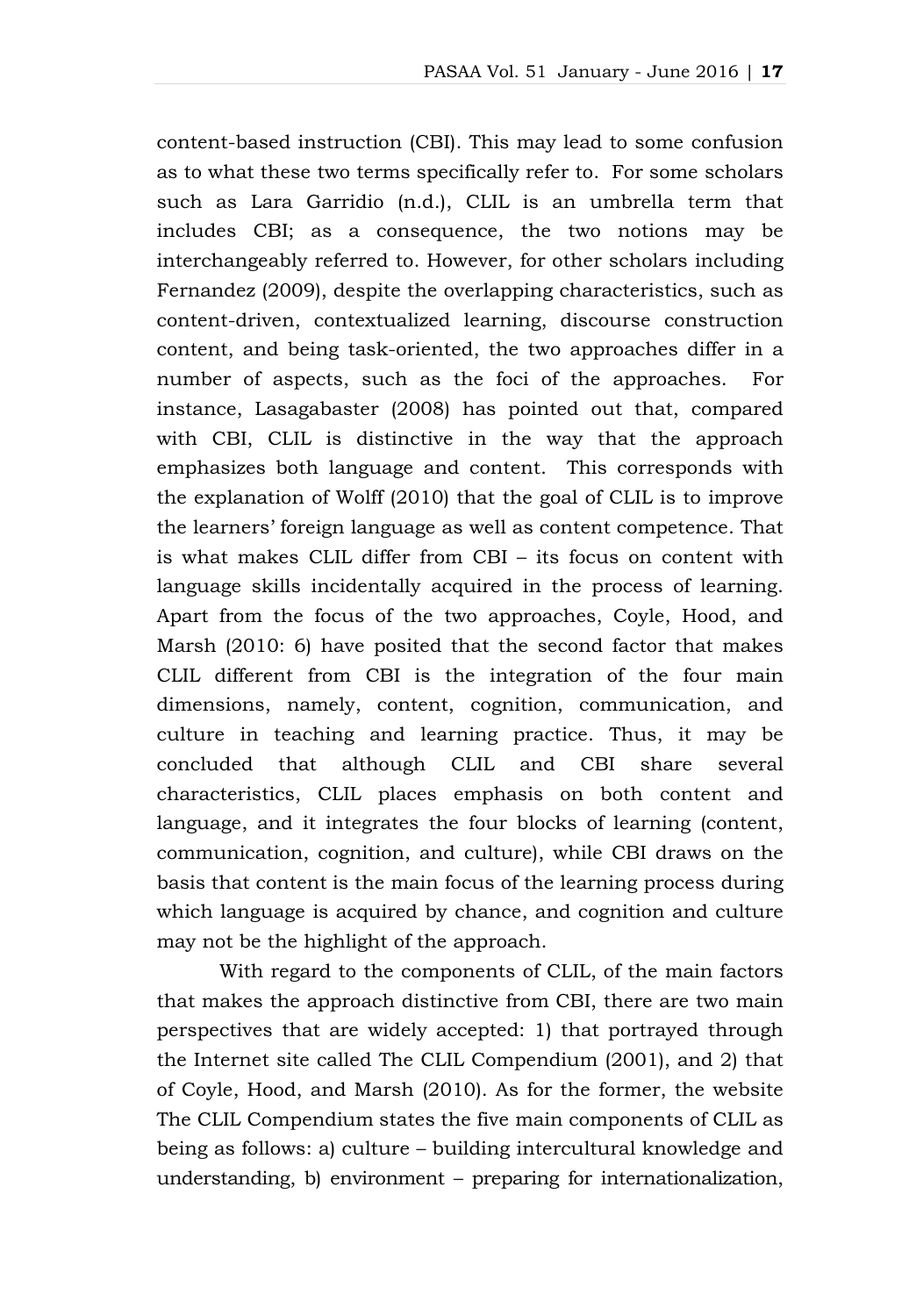c) language – developing the target language competence, d) content – promoting studying content via various views, and e) learning – promoting learning strategies. As for the latter perspective, as suggested by Coyle, Hood, and Marsh, the four major components of CLIL comprise: a) content – the subject matter or curricular subjects taught in the target language, b) communication – the foreign language which learners learn as the target language, c) cognition – cognitive or thinking skills which drive the instructional process, and d) culture – understanding learners' own culture as well as other cultures (sometimes viewed as Community or Citizenship (Bently, 2010)). According to Coyle, Hood, and Marsh (2010), the four building blocks are interrelated and should be considered holistically, as illustrated in Figure 1 below.



Figure 1: The 4Cs of CLIL (Coyle, Hood, and Marsh, 2010)

It can be seen that the two perspectives are quite similar in that they focus on content, language, and culture as the three main components of the approach. Nonetheless, The CLIL Compendium emphasizes environment (preparing for internationalization, especially EU integration) and learning (promoting learning strategies through different forms of classroom practice) as the other two major components, while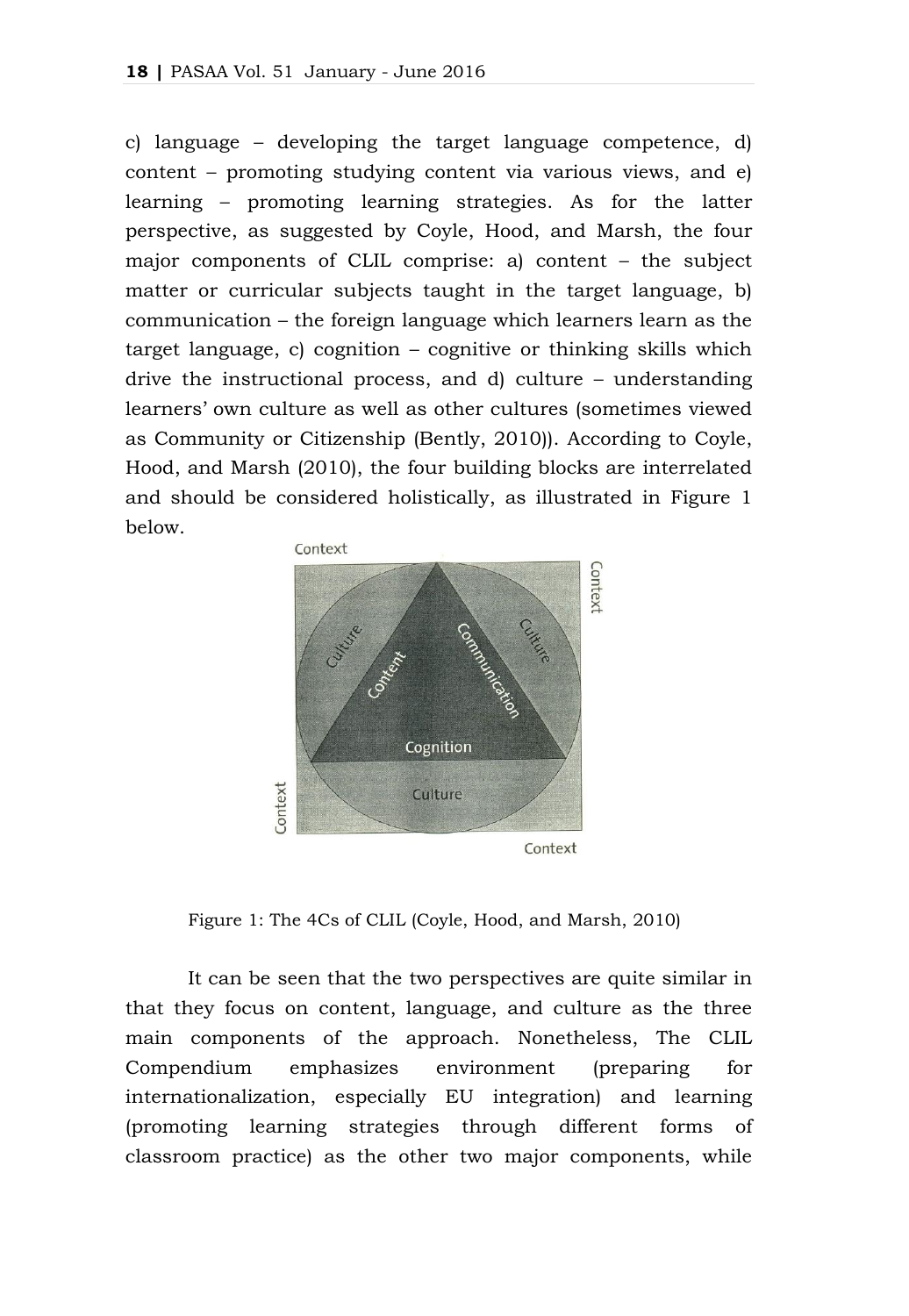Coyle, Hood, and Marsh highlight cognition (promoting cognitive or thinking skills that drive the learning process) as the other main component.

In brief, CLIL is an educational approach that has as its basis the subject matter playing a vital role in learning the target language. Nevertheless, apart from content and language, CLIL encompasses other main components such as culture, environment, learning strategies, and cognition. This makes CLIL distinctive from other educational approaches, particularly CBI.

# *Implementation of CLIL in higher education*

As relates to the aforementioned four major components of CLIL, several scholars have elaborated on the benefits of CLIL in terms of language, content, cognition, and culture (Clegg, 2006; Darn, 2006; and European Commission, 2012). Such benefits have resulted in CLIL implementations in various contexts, including in higher education.

In terms of foreign language learning, CLIL has proven to be successful at the university level for both receptive and productive language skills (Dalton-Puffer, 2007). As for writing, the positive effects of CLIL in higher education can be seen as illustrated in several studies. Suwannoppharat (2014), for example, incorporated the principles of the CLIL approach into the course to enhance cultural awareness and English communication ability. According to the findings from the formative assessment processes, 24 Thai undergraduate students in the Chinese International Program had a higher degree of improvement in their individual writing tasks after learning from the feedback for the group work writing tasks as well as the discussion with their classmates and the instructor. Similarly, in another research carried out by Tai (2015), the analysis of 57 written assignments indicated that the 19 Japanese undergraduate students in an elective CLIL course concerning intercultural communication developed their writing skill in terms of both accuracy and fluency throughout the semester.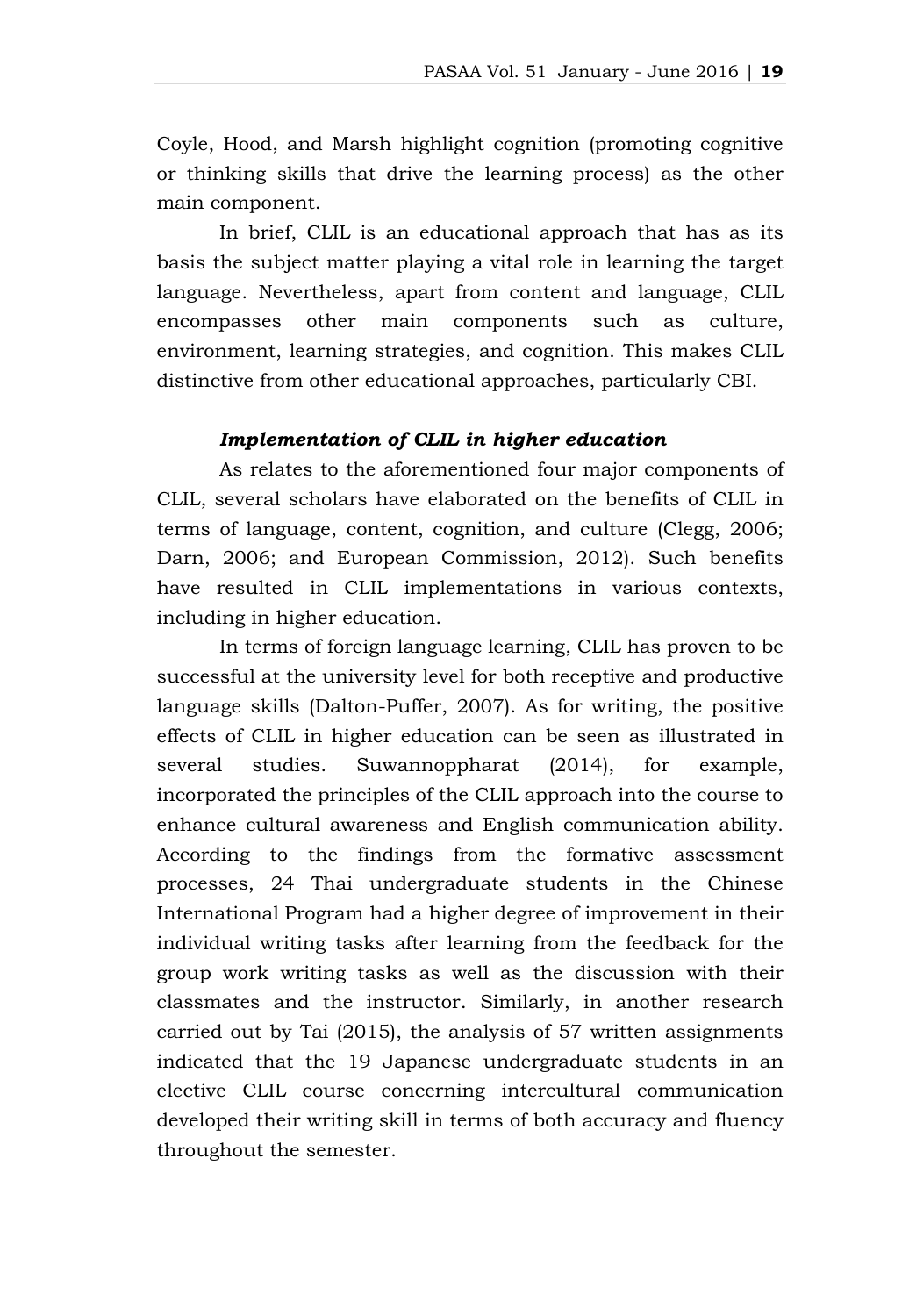As concerns the content and culture aspects, it is worth noting that although the effectiveness of CLIL on the content and culture outcomes has been mentioned by several scholars, existing research findings on its effectiveness are fairly rare. In spite of this, the success of CLIL in terms of content and culture has been reported in some studies. As for the content aspect, Chostelidoua and Grivab (2014) explored the effects of the CLIL accountancy program in the Greek context in terms of development in content knowledge as well as reading skill. It was found that the CLIL group (N=139) significantly outperformed the non-CLIL group (N=131) in both the subject-specific content and reading skill. Besides, in terms of the culture aspect, Suwannoppharat (2014) found that 24 Thai undergraduate students in the Chinese International Program achieved a higher degree of cultural awareness and English communication ability after the CLIL implementation in the course.

As can be seen in the studies previously mentioned, CLIL is beneficial in higher education in terms of writing development, as well as content and culture aspects. Apart from this, the benefits of the CLIL approach can be traced from the positive opinions of the university students participating in the CLIL course as shown in many research studies. For instance, in the Polish context, Papaja (2012) has reported on the positive attitude of the 108 CLIL students from the Department of Psychology of the University of Silesia, Poland, toward their CLIL classrooms. That is, the findings illustrate the students' satisfaction from learning both the English language and the subject matter through CLIL. Likewise, another research study conducted by Soulioti (2014) found a positive attitude toward CLIL implementation of 65 undergraduate students in the Speech and Language Therapy Department of Epirus Institute of Technology in Greece. That is to say, the findings showed that students strongly felt that CLIL helped foster their progress in both language learning and content knowledge. Besides, in the CLIL accountancy program at university level in Greece the CLIL group expressed a higher positive attitude toward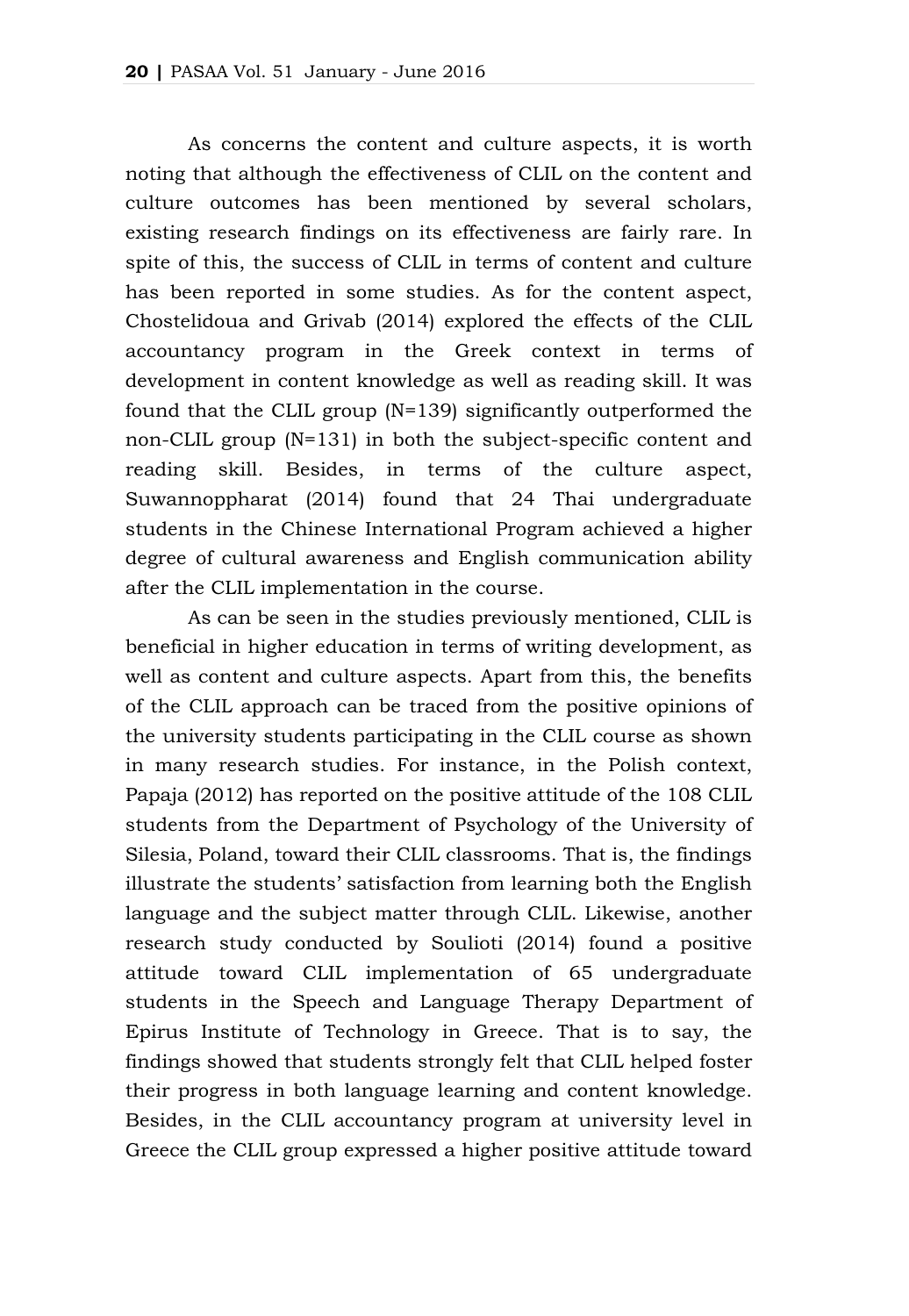the course than their peers in the non-CLIL group (Chostelidoua and Grivab, 2014).

To summarize, the literature review on the implementation of CLIL in higher education has portrayed positive results of the CLIL approach in writing progress, as well as in the content and culture outcomes. Hence, to help prove the effectiveness of CLIL in higher education in the Thai context, the present study aims at investigating the extent to which a CLIL (Content and Language Integrated Learning) course at university level in Thailand improves undergraduate Agricultural students' writing ability, agricultural content, and cultural knowledge.

# **Methodology**

### *Study design*

The present study was a quasi-experimental research with a one-group pre-test post-test design.

### *Participants*

The participant sample comprised an intact group of 27 second-year, third-year, and fourth-year students majoring in Agricultural Technology at King Mongkut's Institute of Technology Ladkrabang (KMITL), a public university in Bangkok. Their ages ranged from 18 to 21 years, and there were both males and females. Their native language was Thai. The level of their English language proficiency was either pre-intermediate or intermediate. These students had already taken two required courses called Foundation English 1 and 2, and were currently taking the English for Academic Purposes course to prepare for academic success in their subsequent courses, as well as in their prospective work.

# *Instrumentation*

The instruments used in the present study can be divided into the research instrument and the data collection instruments.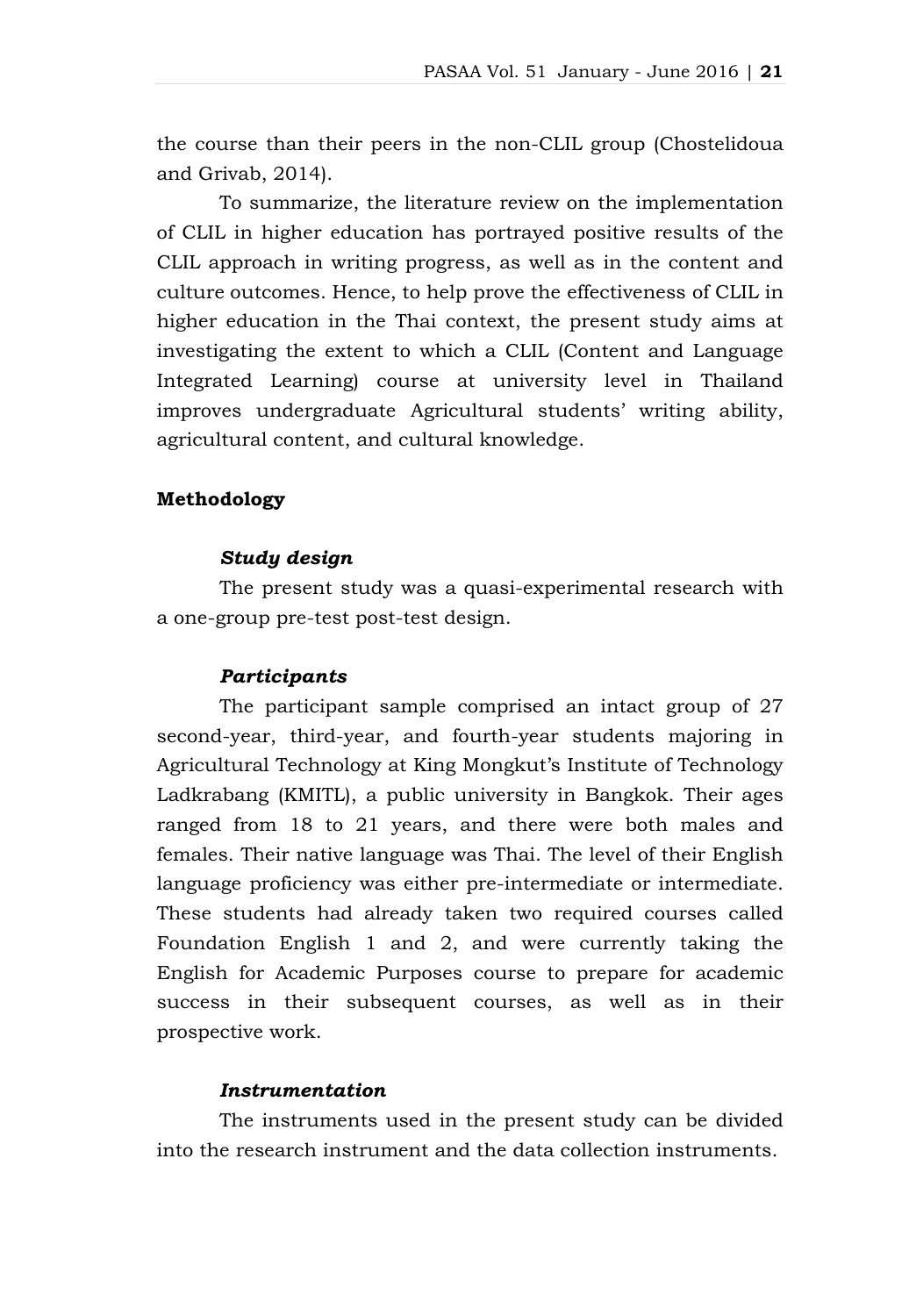The research instrument refers to the CLIL course designed by the researchers. It consisted of six units, each of which focused on one sub-topic of agricultural content. The class met once a week, and each unit lasted two sessions (three hours per session). Thus, each unit took six hours, and there were altogether 36 hours in the course. The CLIL course contents were based on the CLIL 4Cs Framework suggested by Coyle, Hood, and Marsh (2010) and the framework of conceptualizing content for syllabus design as proposed by Graves (2000: 27-31, 42-52). Hence, the contents of the course were conceptualized on 1) agricultural content, 2) English language skills, particularly on writing skills, 3) thinking skills, and 4) cultural knowledge in agricultural contexts. That is to say, in each unit, both the sub-topic of agricultural contents and cultural knowledge related to that particular sub-topic of agricultural content were delivered to the students, and English language skills, particularly writing skills, as well as thinking skills, were simultaneously promoted. The six sub-topics of the agricultural contents were 'environmental factors that affect plant growth,' 'irrigation methods,' 'site selection for poultry farms,' 'poultry housing,' 'marketing setting: e-marketing,' and 'the marketing mix,' and the six topic areas of cultural knowledge were 'water management in Northeast Thailand,' 'irrigation in Thailand and Malaysia,' 'good agricultural practices for the location and layout of chicken breeder farms: Thailand,' 'poultry housing in Thailand,' 'the state of e-commerce within the ASEAN region,' and 'the marketing mix: Thai rice exports.' In terms of the development of writing skills, the two text types were the cause and effect text type and the process text type. The course contents in terms of the agricultural content and the cultural knowledge, as well as the writing text types under focus, were selected based on a needs analysis conducted earlier with five groups of stakeholders: Agricultural Technology students, ESP teachers, content teachers, employees in agribusiness, and employers in agribusiness.

Regarding instructional activities and materials, various classroom activities such as group and pair work, as well as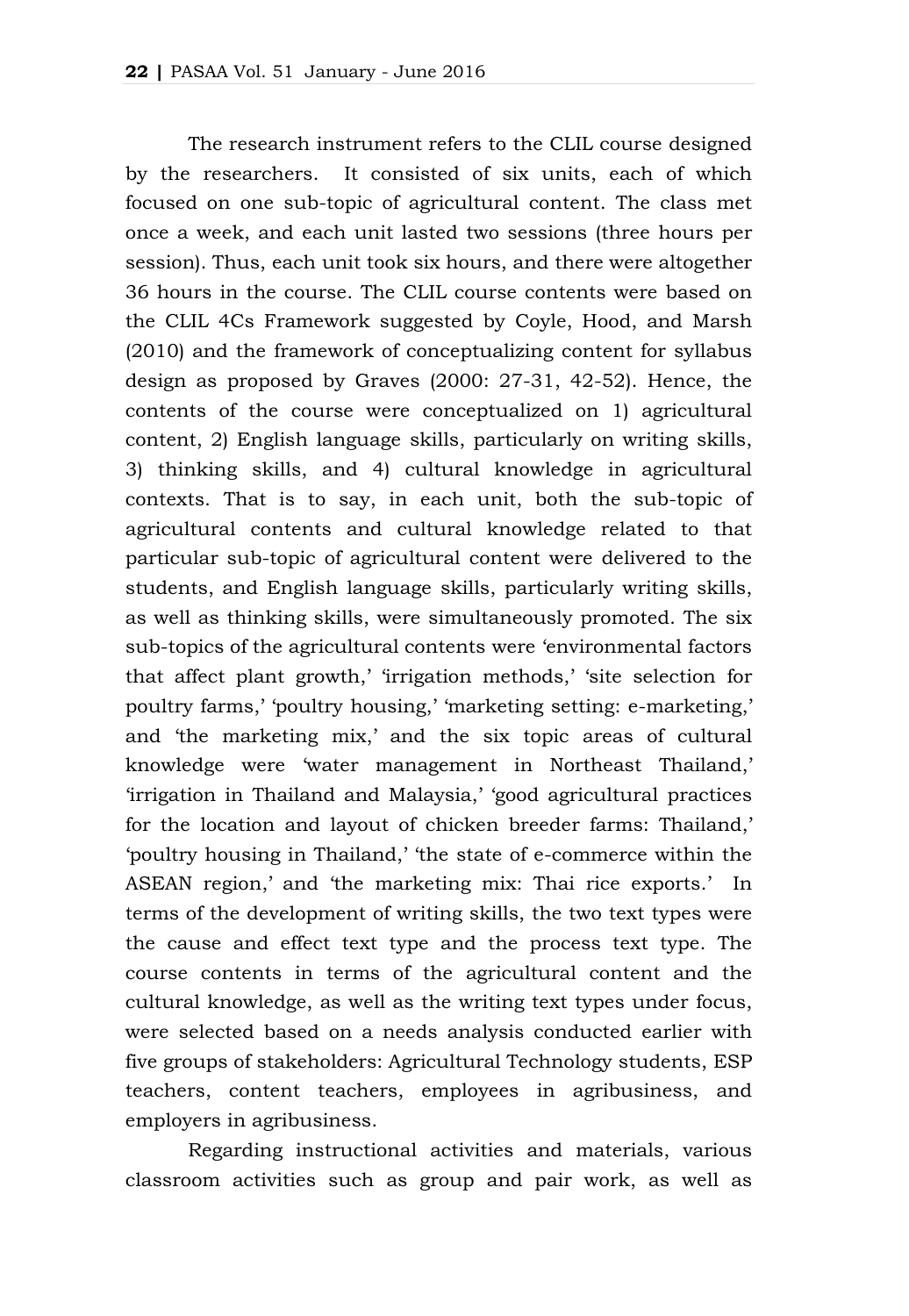various materials including PowerPoint slides and video clips, were incorporated into the course. Finally, the process writing approach which encompassed the steps of outlining, writing, and editing was employed to teach writing.

In this study, the instruments used to collect data comprised the English writing test, the agricultural content test, the cultural knowledge test, and the students' attitude toward the CLIL course interview protocol used to obtain the students' attitude toward the CLIL course. The instruments were developed by the researcher based on an extensive review of literature and related research, and they were examined by a panel of experts in English language instruction, English language assessment and evaluation, and agriculture, to ensure their content validity and language appropriateness before they were administered to the study subjects. The writing test consisted of the two writing tasks: a cause and effect paragraph ("Effects of low temperature on mango trees") and a process paragraph ("How to prevent chicken diseases"). The agricultural content test measured the students' content knowledge related to the six major sub-topics of agricultural content previously mentioned, and the cultural knowledge test assessed the students' cultural knowledge in six sub-topic areas of culture related to the agricultural content also previously discussed. The other data collection instrument was the students' attitude toward the CLIL course interview protocol which was also designed by the researchers. This semi-structured interview protocol was composed of five open-ended items and was validated by a panel of experts in English language instruction and English language assessment and evaluation before it was used in the main study.

# *Data collection and data analysis*

The English writing test, the agricultural content test, and the cultural knowledge test were administered as the pre-tests before implementation of the CLIL course and as post-tests after implementation. The students' attitudes toward the CLIL course interview protocol were followed with ten students voluntarily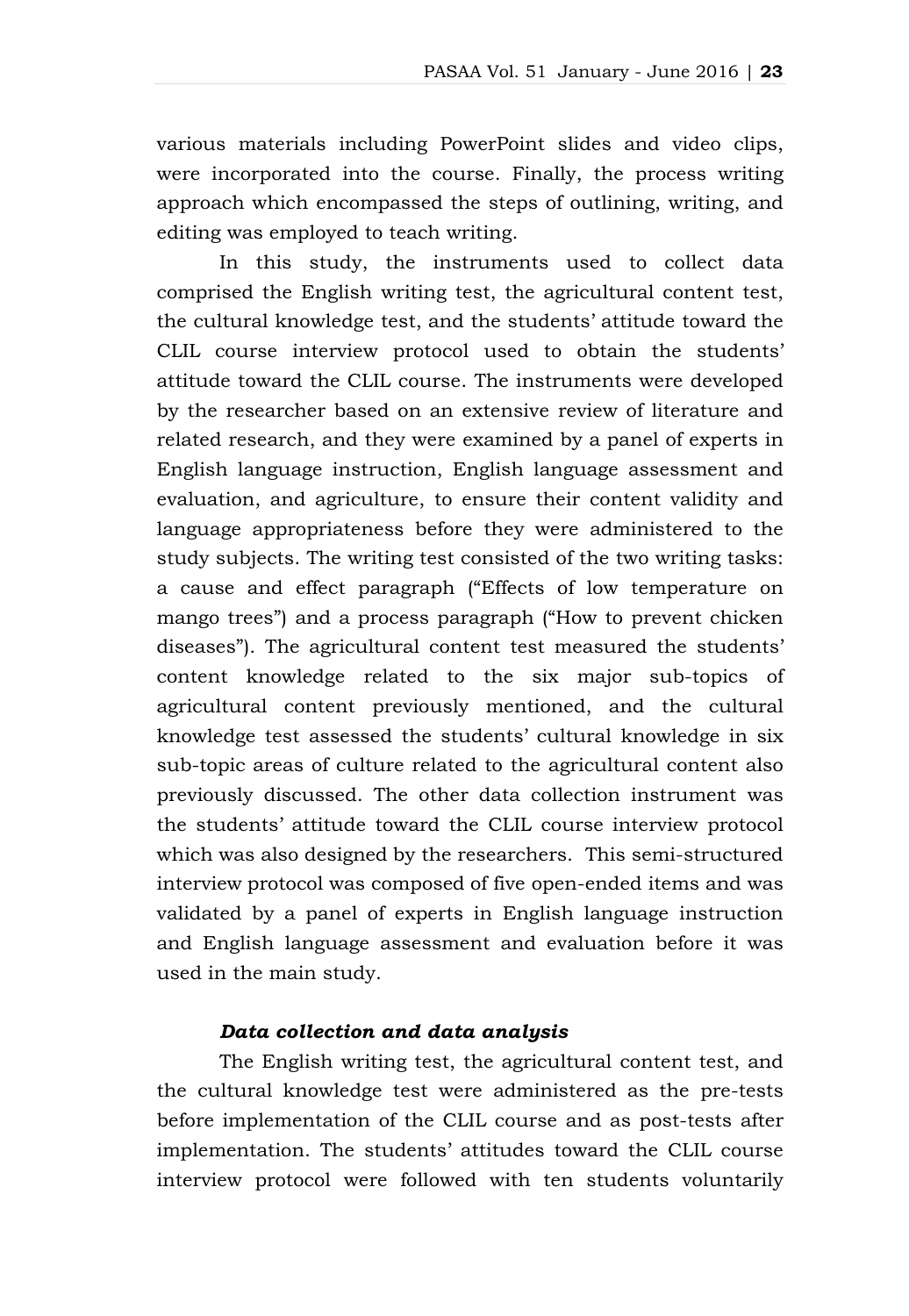sharing their opinions toward the CLIL course after implementation had ended. Descriptive statistics of frequency, percentage, mean, and standard deviation as well as inferential statistics of the dependent sampled t-test were used to analyze the data obtained from the English writing test, the agricultural content test, and the cultural knowledge test. Content analysis was also employed to analyze qualitative data obtained from the in-depth interviews.

### **Findings and Discussion of Findings**

# *The extent to which the CLIL course improves the English writing ability of undergraduate students*

According to the study findings, the students' post-test mean score for the cause and effect writing in Task  $1 (X = 52.740)$ was higher than the pre-test mean score  $(X = 35.130)$  with statistical significance (t  $(26) = 9.337$ ,  $p < 0.01$ ). Also, their posttest mean score for the process writing in Task  $2 (X = 54.870)$  was higher than the pre-test mean score  $(X = 21.963)$  with statistical significance (t(26) = 8.623,  $p < 0.01$ ). Therefore, it could be said that the CLIL course seemed to be able to increase students' English writing ability, as shown in Tables 1 and 2 below.

|           | Mean<br>$(n = 27)$ | SD     | Mean<br><b>Differences</b> | t     | df | Sig<br>$(2-tailed)$ |
|-----------|--------------------|--------|----------------------------|-------|----|---------------------|
| Pre-test  | 35.130             | 4.6773 | 17.574                     | 9.337 | 26 | $.001**$            |
| Post-test | 52.704             | 9.9472 |                            |       |    |                     |
|           |                    |        |                            |       |    |                     |

**Table 1: Pre- and Post-test of English Writing Ability (Task 1)**

*\*\*p < 0.01*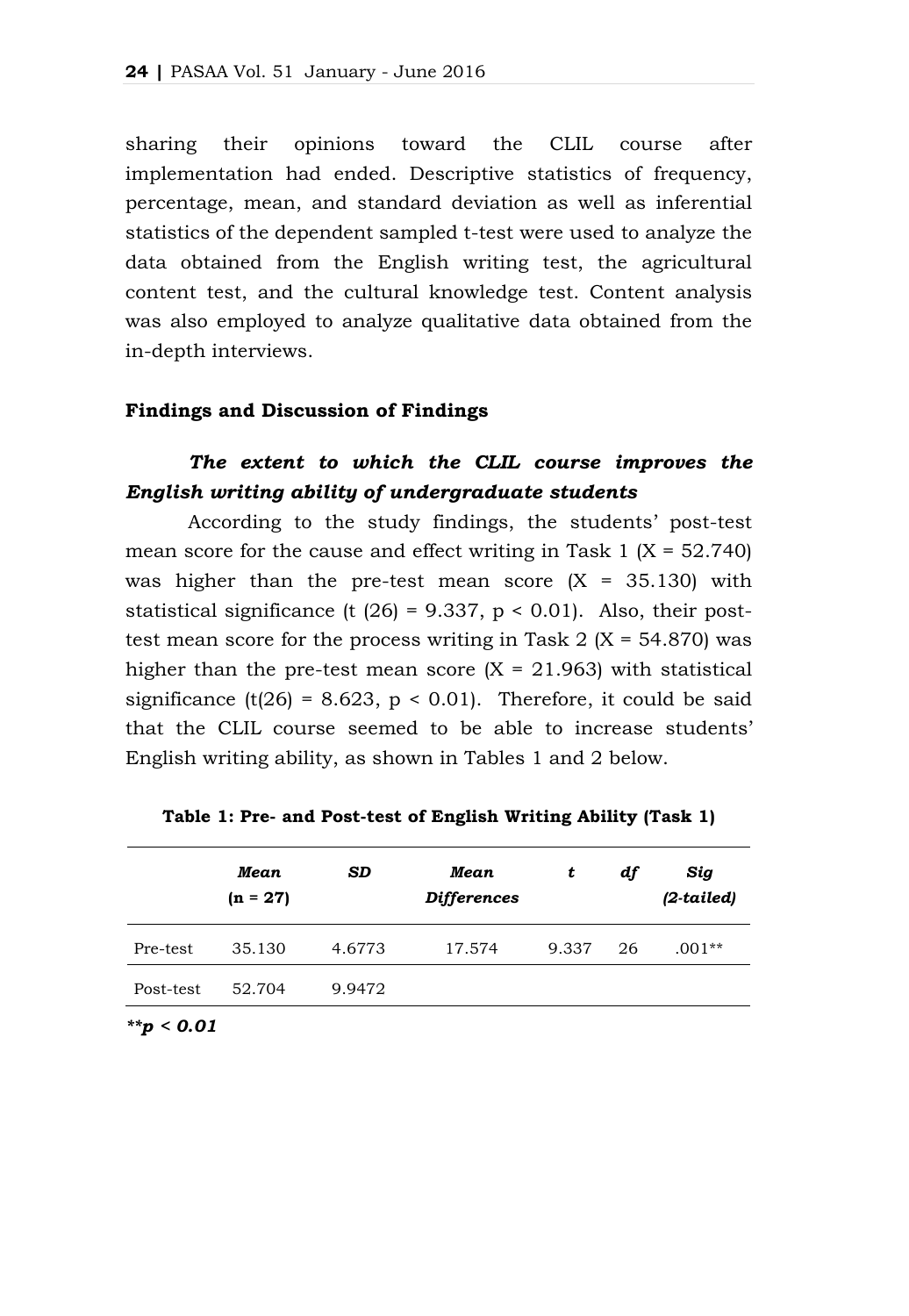|           | Mean<br>$(n = 27)$ | <b>SD</b> | Mean<br><b>Differences</b> | t     | df | Sig<br>(2-tailed) |
|-----------|--------------------|-----------|----------------------------|-------|----|-------------------|
| Pre-test  | 21.963             | 16.5424   | 17.574                     | 8.623 | 26 | .001**            |
| Post-test | 54.870             | 10.0524   |                            |       |    |                   |

**Table 2: Pre- and Post-test Results of English Writing Ability (Task 2**)

*\*\*p < 0.01*

Moreover, it was found that following the implementation of the CLIL course, the students were able to write paragraphs with better organization, more thorough and detailed content, more effective word choices, and more grammatically correct sentence structures, with fewer errors in terms of spelling, punctuation, capitalization, and paragraphing. Such findings yield further support for the effectiveness of CLIC courses in improving students' English writing ability, as can be seen in Tables 3 and 4.

**Table 3: Descriptive Statistics of the Students' Scores in Content, Organization, Vocabulary, Language Use, and Mechanics of Writing of the Pre-Test**

| <b>Writing Criteria</b> | Minimum<br>Range |          | Maximum | Mean       | <b>SD</b> |
|-------------------------|------------------|----------|---------|------------|-----------|
|                         |                  |          |         | $(n = 27)$ |           |
| Content                 | 18               | $\Omega$ | 18      | 9.37       | 6.270     |
| Organization            | 12               | $\Omega$ | 12      | 5.11       | 3.512     |
| Vocabulary              | 9                | $\Omega$ | 9       | 5.00       | 3.328     |
| Language use            | 11               | $\Omega$ | 11      | 4.00       | 3.076     |
| Mechanics of writing    | 2                | 0        | 2       | 1.41       | 0.931     |
|                         |                  |          |         |            |           |

**Pre-test**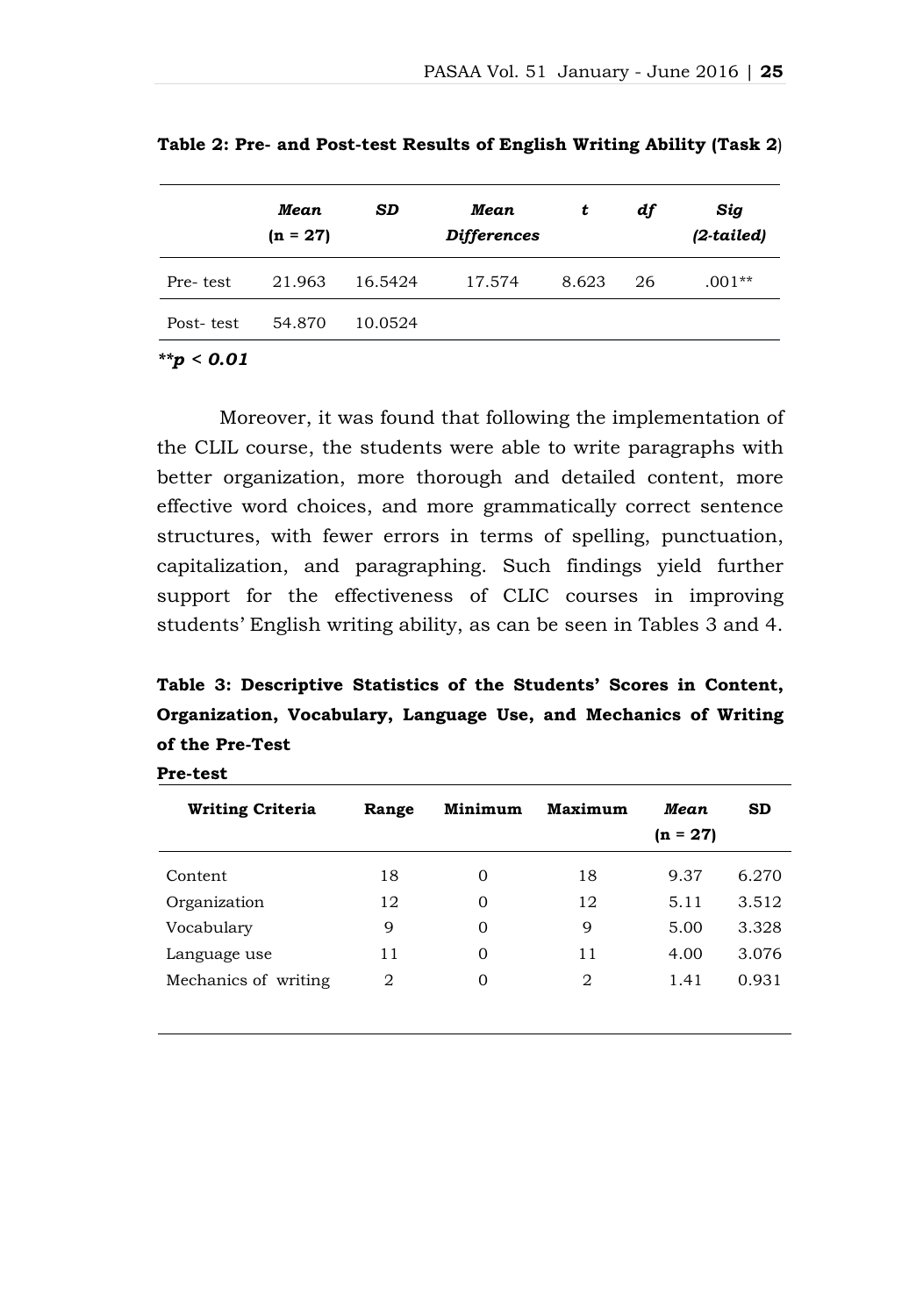| Organization, Vocabulary, Language Use, and Mechanics of Writing |
|------------------------------------------------------------------|
| of the Post-Test                                                 |
| Post-test                                                        |

**Table 4: Descriptive Statistics of the Students' Scores in Content,**

| <b>Writing Criteria</b> | Range | Minimum | <b>Maximum</b> | Mean<br>$(n = 27)$ | <b>SD</b> |
|-------------------------|-------|---------|----------------|--------------------|-----------|
| Content                 | 2     | 13      | 15             | 13.07              | 0.385     |
| Organization            | 9     | 8       | 17             | 11.70              | 2.509     |
| Vocabulary              |       | 7       | 8              | 7.07               | 0.267     |
| Language use            | 13    | 7       | 20             | 12.15              | 4.521     |
| Mechanics of writing    |       | 3       | 4              | 3.33               | 0.480     |

The students' statistically significant improvement in their English writing ability could be seen as an indicator of the effectiveness of the implementation of the CLIL course. This may have been because one of the main foci of this educational approach is 'the target language' (Coyle, Hood, and Marsh, 2010; Bently, 2010; Dalton-Puffer (2007). This corresponds with what several scholars have previously claimed, that CLIL could help students improve their writing skills (Dalton-Puffer, 2007). For example, according to the findings by Suwannoppharat (2014), CLIL implementation at a university setting in Thailand was successful in developing students' foreign language competence in terms of writing. That is to say, 24 Thai undergraduate students in the Chinese International Program made greater progress in their individual writing tasks after learning from the feedback for the group work writing tasks as well as discussion with their classmates and the instructor as shown in the formative assessment processes. Likewise, Tai (2015) has also reported on the effectiveness of CLIL in an elective CLIL course concerning intercultural communication. That is, the 19 Japanese undergraduate students in the course improved their writing skills in terms of both accuracy and fluency throughout the semester.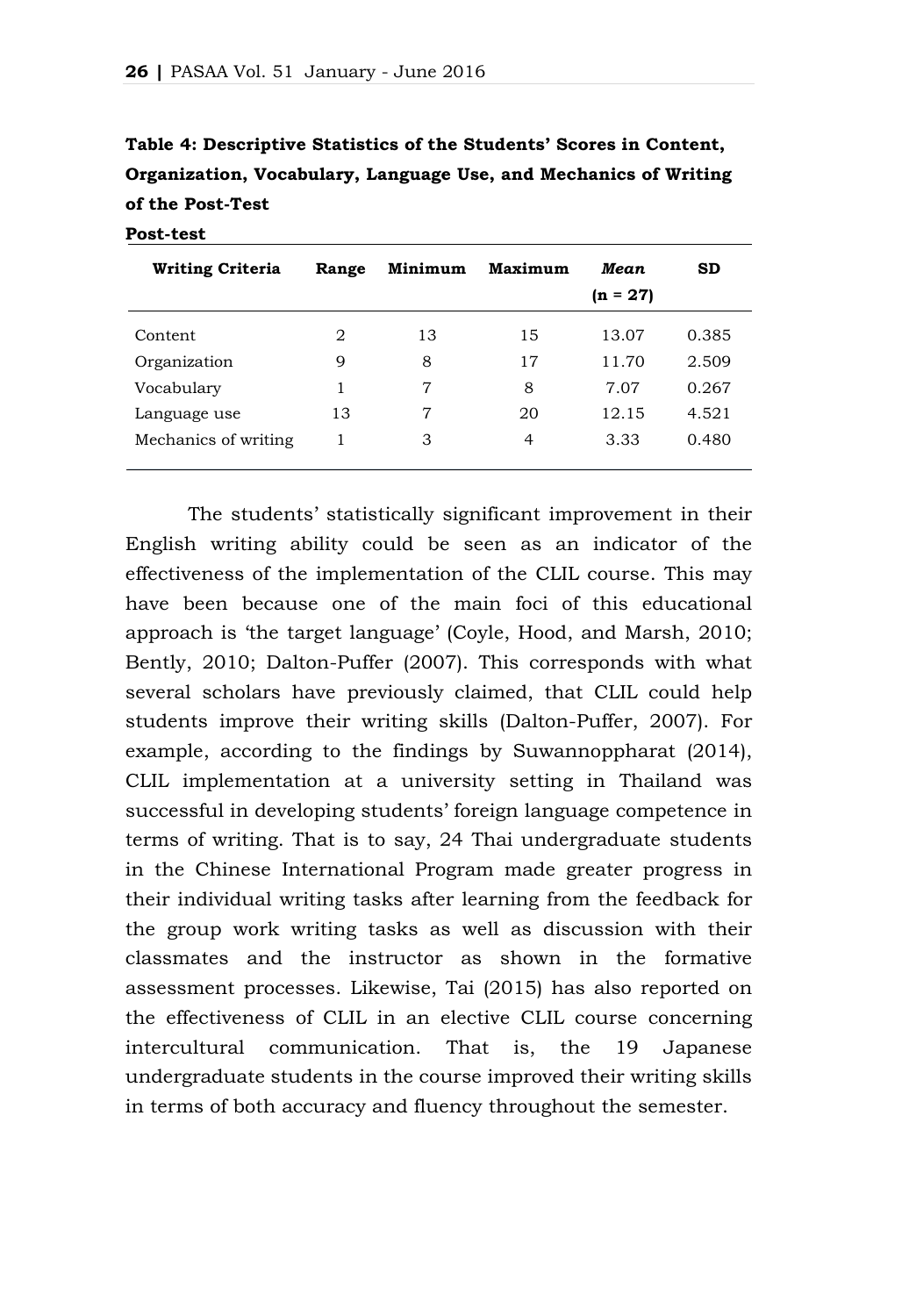# *The extent to which the CLIL course improves the agricultural content of undergraduate students*

After the implementation of the 12-week CLIL course, the students' post-test score for agricultural content test was 9.85, which was statistically significantly higher than their pre-test score of 5.59 (t  $(26) = 7.064$ ,  $p < 0.05$ ), as shown in Table 5. Such a finding could be regarded as evidence of the effectiveness of the CLIC course in increasing students' content knowledge, which is one of the main foci of this educational approach (Coyle, Hood, and Marsh, 2010; Bently, 2010; Dalton-Puffer, 2007). Such a finding is in line with research carried out by Chostelidoua and Grivab (2014) at the university level in the Greek setting. Those findings revealed the positive effects of a CLIL accountancy program in terms of content knowledge as well as reading skills. That is, the CLIL group significantly outperformed the non-CLIL group for both the subject-specific content and reading skill as evident from the data obtained from a pre-and post- CLIL test.

|           | Mean<br>$(n = 27)$ | <b>SD</b> | Mean<br><b>Differences</b> | t     | df | Sig<br>(2-tailed) |
|-----------|--------------------|-----------|----------------------------|-------|----|-------------------|
| Pre-test  | 5.59               | 1.845     | 4.259                      | 7.064 | 26 | $.000**$          |
| Post-test | 9.85               | 2.088     |                            |       |    |                   |

**Table 5: Pre- and Post-test Results of the Agricultural Content Test**

*\*\*p < 0.01*

# *The extent to which the CLIL course improves the cultural knowledge of undergraduate students*

As shown in Table 6 below, the students' post-test mean score for the cultural knowledge test of 6.74 was statistically significantly higher than their pre-test mean score of  $5.74$  (t( $26$ ) = 2.306, p < 0.05) after attending the 12-week CLIL course. This finding helps shed light on the effectiveness of CLIL implementations in terms of students' acquisition of 'culture',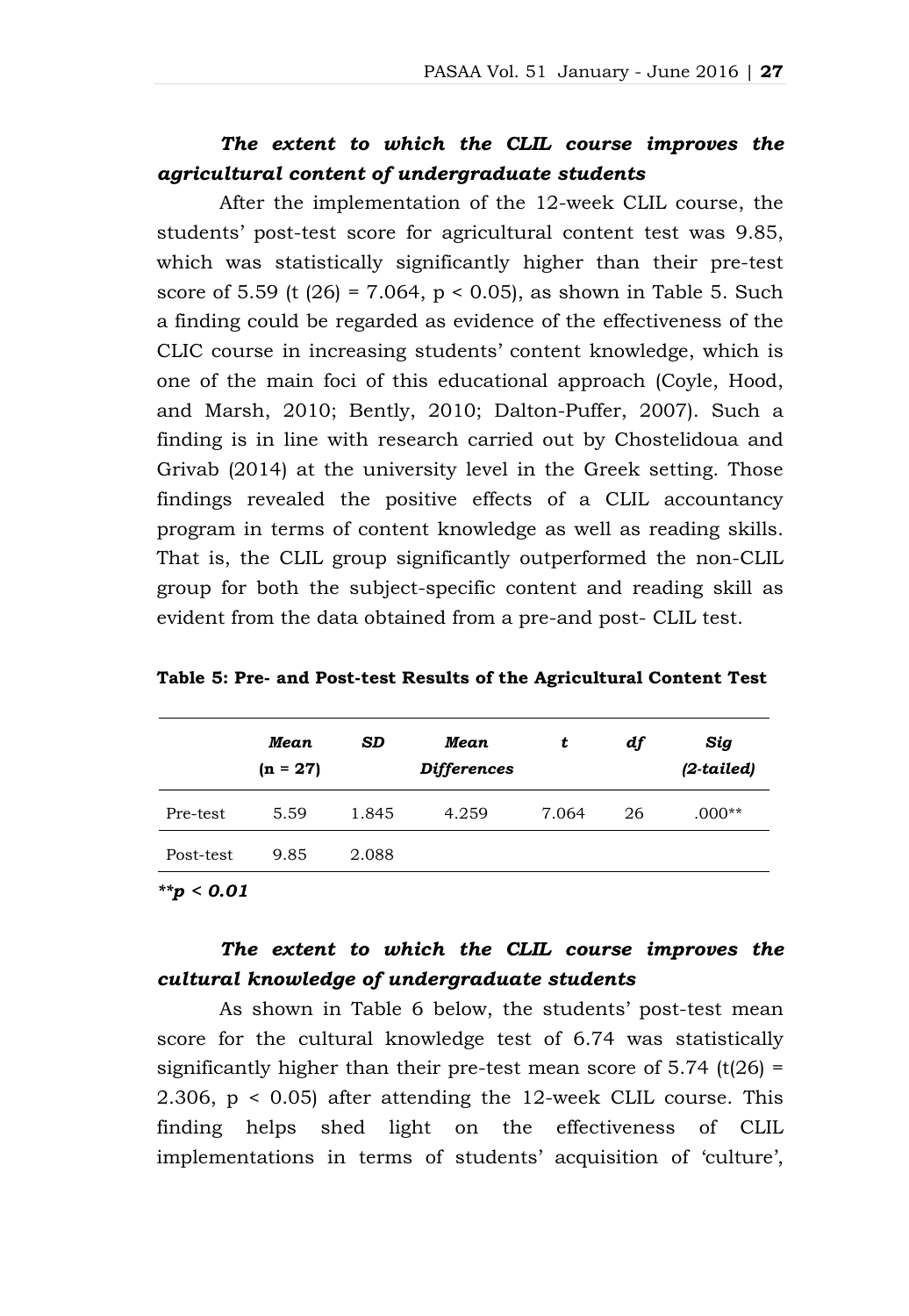understanding their own culture as well as others' cultures, another major component of the CLIL approach highlighted by Coyle, Hood, and Marsh (2010). Such a finding yields support for the beliefs of a number of CLIL advocates. For example, Sudhoff (2010) mentioned that the nature of the CLIL course/program, which uses the target language as a tool to gain content knowledge, allows students to form connections with the real world, which contributes to the construction of their cultural identity. Similarly, Pokrivcaková, Menzlová, and Farkašová (2010) have mentioned that, in addition to target language competence, CLIL provides a great opportunity to develop students' cultural awareness, knowledge, and competence. The finding of the present study, in terms of cultural knowledge, also corresponds with the research finding reported by Suwannoppharat (2014). That is, 24 Thai undergraduate students in a Chinese International Program had a higher degree of cultural awareness following implementation of the CLIL course to enhance cultural awareness and English communication ability.

|           | Mean<br>$(n = 27)$ | <b>SD</b> | Mean<br><b>Differences</b> | t     | df | Sig<br>(2-tailed) |
|-----------|--------------------|-----------|----------------------------|-------|----|-------------------|
| Pre-test  | 5.74               | 1.992     | 1.000                      | 2.306 | 26 | $.029**$          |
| Post-test | 6.74               | 1.973     |                            |       |    |                   |

**Table 6: Pre- and Post-test Results of Cultural Knowledge Test**

#### *\*\*p < 0.05*

# *Students' attitudes toward the CLIL course*

In this study, ten student volunteers were recruited for an interview to explore their attitudes toward the implementation of the CLIL course by giving their opinions to the following questions:

1) Do you think the course contents can improve your ability to work in agribusiness?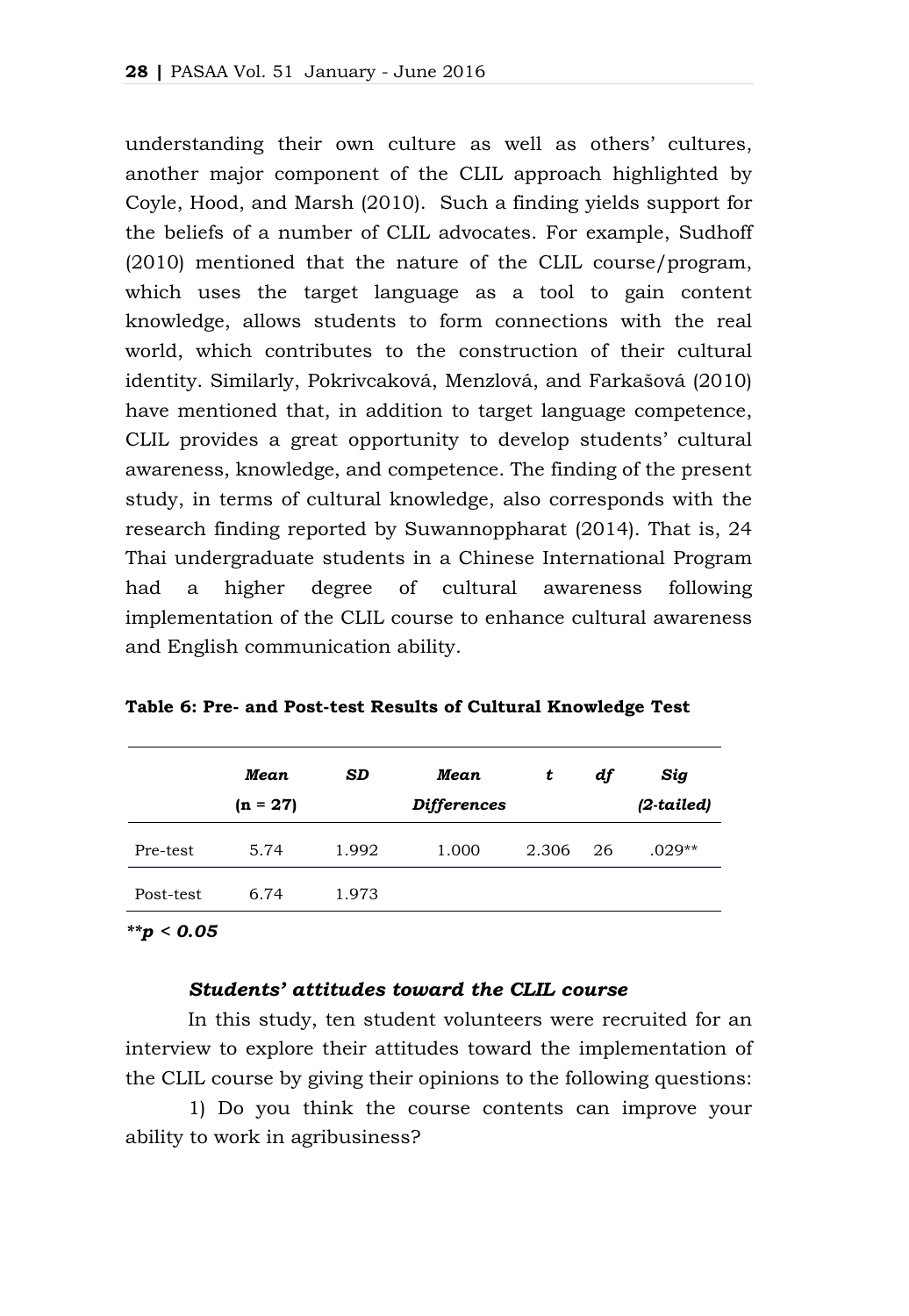2) Do you think the teaching methods and activities of the CLIL course can improve your writing ability?

3) Do you think the teaching methods and activities of the CLIL course can promote the learning of agricultural content and cultural knowledge?

4) Do you think the instructional materials of each unit in general can promote the practice of writing?

5) Do you think the instructional materials of each unit in general can promote the learning of the agricultural content and cultural knowledge?

Question 1: Do you think the course contents can improve your ability to work in agribusiness?

As for the benefits of the course contents, the students claimed that the CLIL course contents helped them improve their English language ability which was deemed vital for their career in the agribusiness, as evident in the following excerpt:

*I think the course contents help me develop my English reading and writing skills, which are very important for my future career. After I learned through the course, I found that I spend less time on comprehending a reading text, and I can produce a piece of writing on the paragraph level.*

Furthermore, it was found that all of the ten students agreed that the course contents improved their ability to work in the agribusiness in terms of their agricultural content, technical terms in the field of agriculture, and cultural knowledge, as reflected in the following sentiment:

*The contents of this course can help me gain more agricultural content and cultural knowledge, which are quite important for employees in agribusiness in the era of the ASEAN Community.*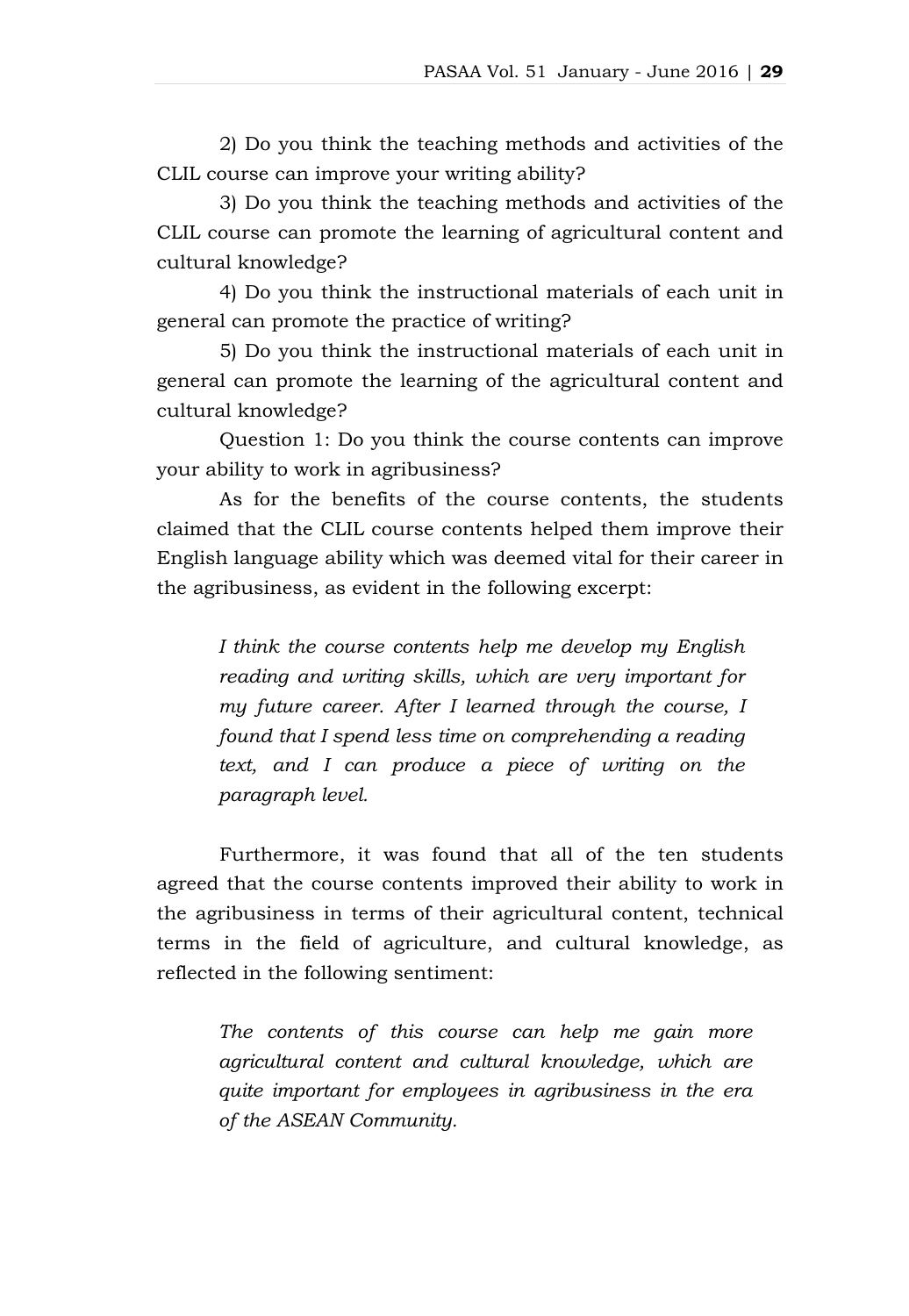Question 2: Do you think the teaching methods and activities of the CLIL course can improve your writing ability?

In terms of writing, the students claimed the way the language use was embedded in the writing sessions of the course provided them with the chance to learn the grammatical aspects needed for writing each text type. Apart from that, the students agreed that the process-based writing approach applied in this course could make them clearly see and understand the steps of writing. That is, the writing procedure which includes outlining, writing, and editing, could make them eventually write a piece of writing:

*In this course, I learned about the writing procedure. As far as I'm concerned, these steps, especially outlining and making drafts, made me know how to write, and this helped improve my writing skills.*

However, one of the students claimed that doing the peer reviews with the same peers might not be able to yield sufficient constructive new feedback, so she suggested the teacher assign each student to work with new peers for each writing session:

*I think it would be better to work with new peers every time that we're supposed to form a peer review group. This is because it might allow us to get new useful comments on our writing assignments.*

Question 3: Do you think the teaching methods and activities of the CLIL course can promote the learning of agricultural content and cultural knowledge?

When it came to learning agricultural content and cultural knowledge, the students agreed that the teaching methods and activities of the CLIL course could promote such learning:

*Instructional activities, particularly games, made the lesson fun, so the class was not boring.*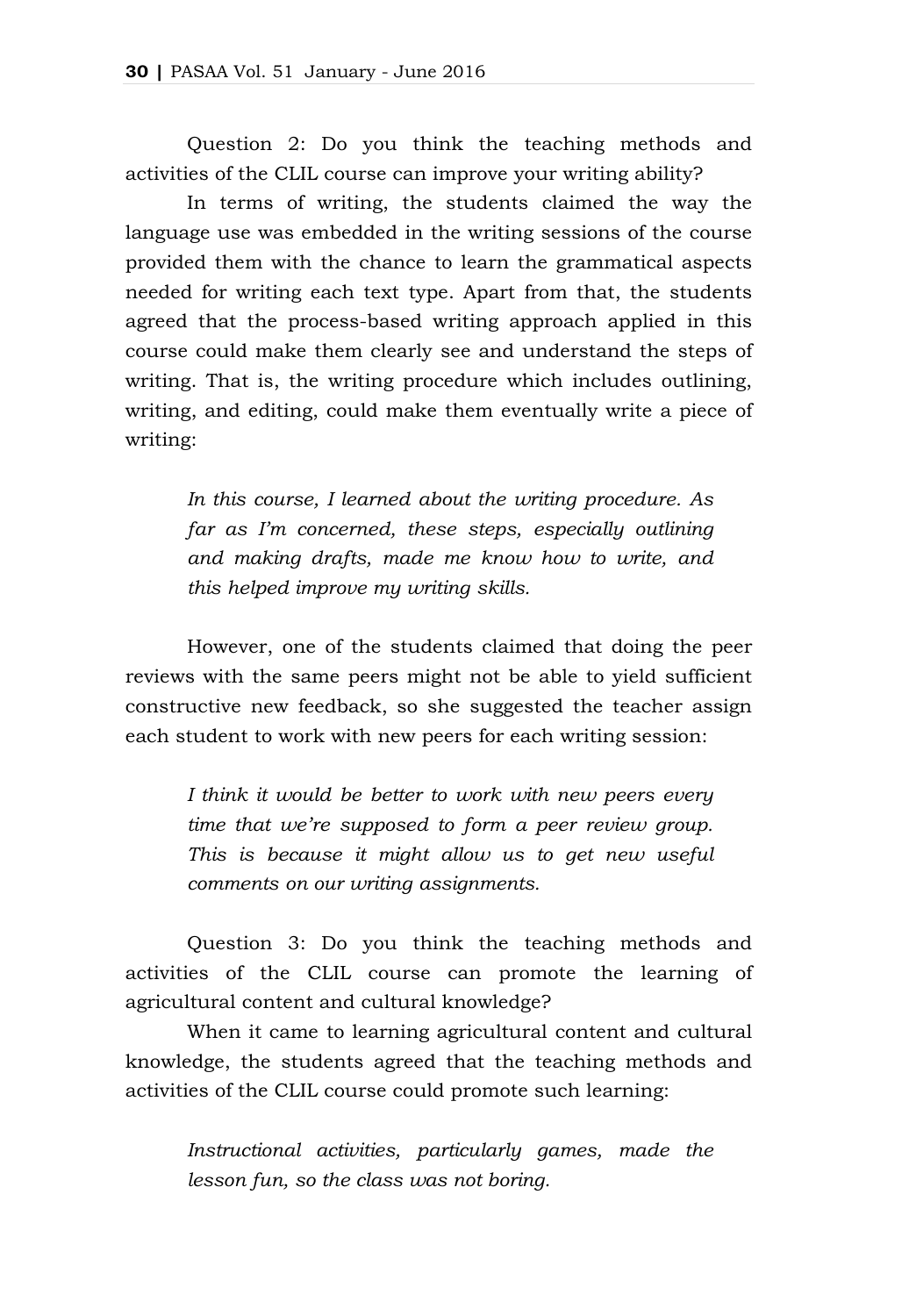Nevertheless, one of the students complained that games were not sufficiently used in the course; consequently, she required more games to be incorporated into each lesson in order to help capture the students' attention and create an atmosphere that contributes to learning:

*I want more games to be used in each lesson. This could make me more focused on the contents and help set up a positive learning atmosphere.*

Question 4: Do you think the instructional materials of each unit in general can promote the practice of writing?

As for practicing writing, the students agreed that the instructional materials of each unit in general could promote such practice. They claimed that the instructional worksheets were precise, the video clips were interesting, and the PowerPoint slides were effective. To be specific, the slides could capture students' attention and were clear:

*Generally, the instructional materials of each unit helped me practice my writing. I really liked the slides that provided feedback on writing assignments. With such slides, I could learn to improve how to write by learning from my friends' mistakes as well as from my own mistakes.*

Question 5: Do you think the instructional materials of each unit in general can promote the learning of agricultural content and cultural knowledge?

In terms of learning agricultural content and cultural knowledge, the students confirmed that the instructional materials of each unit in general could promote such learning. That is, the instructional materials of each unit were applied appropriately, more or less: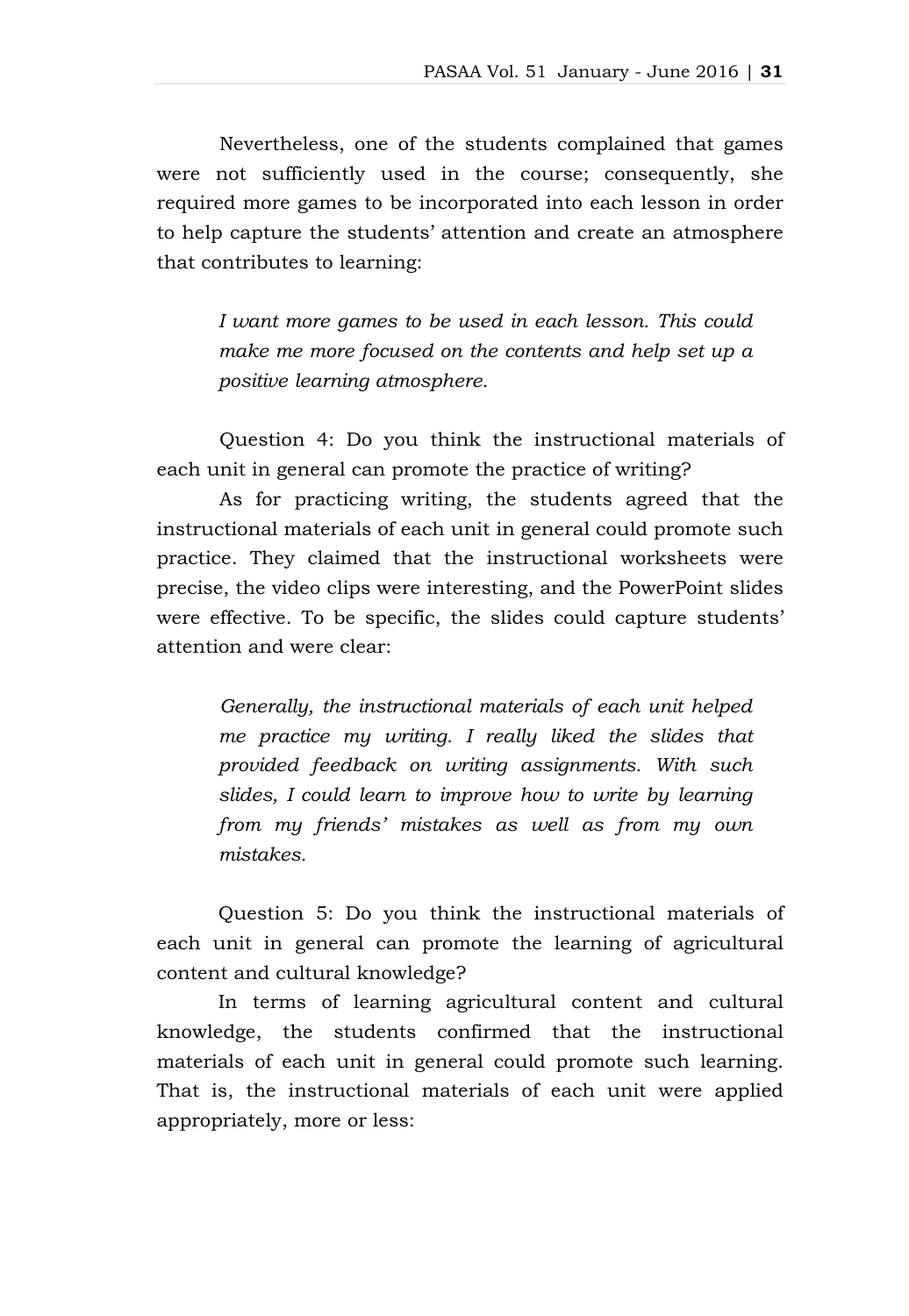*The use of the instructional materials of each unit in general was suitable. It was neither too much nor too little, so the students were not spoon-fed, and this led to the understanding of the agricultural content and the culture part.*

As indicated from above, positive attitudes of the students toward the course were evident. That is, the students believed that the CLIL practice made them progress in their writing as well as in their agricultural content and cultural knowledge by means of various teaching methods and activities and of precise and interesting instructional materials.

Such students' positive responses toward the CLIL course were in line with those documented in related previous studies. For example, Papaja (2012) found that CLIL implementation in the Polish context resulted in positive attitudes among 108 CLIL students from the Department of Psychology of the University of Silesia toward their CLIL classrooms. To be specific, the finding reflects students' satisfaction from learning the English language as well as the subject matter through CLIL. Similarly, in the Greek setting, Soulioti (2014) reported on the positive attitude toward CLIL implementation among 65 undergraduate students in the Speech and Language Therapy Department of Epirus Institute of Technology. As revealed in the finding, the students strongly felt that CLIL helped promote their development in both language learning and content knowledge. Furthermore, Chostelidoua and Grivab (2014) indicated that the CLIL group under the CLIL accountancy program at university level in Greece had higher positive attitudes toward the course than their peers in the non-CLIL group.

#### **Implications of the Findings**

According to the findings of the research study, the following pedagogical implications can be proposed.

First, as can be seen from the findings of the study, the CLIL approach was beneficial for the students' development in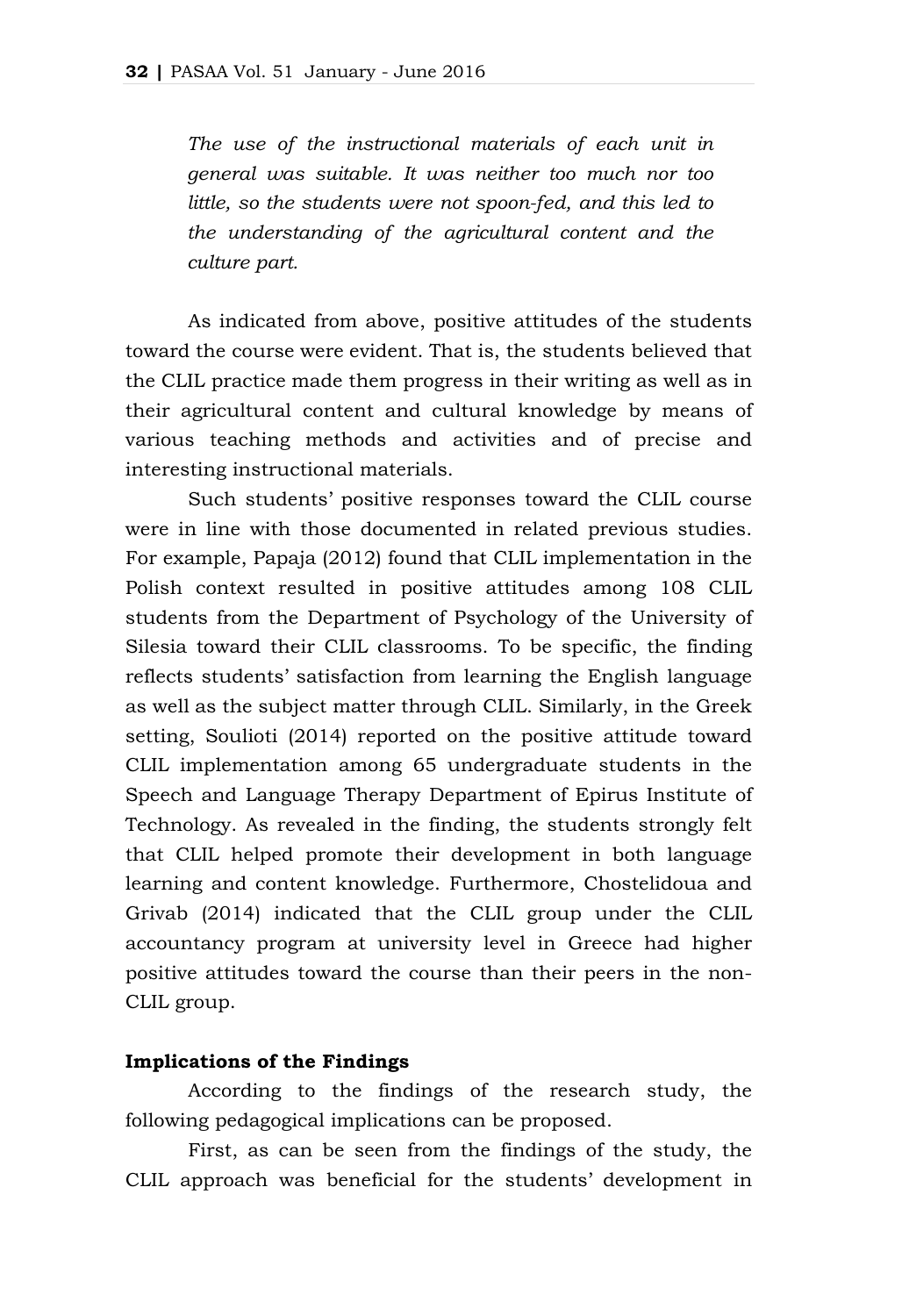English language abilities, agricultural content, and cultural knowledge. As a result, CLIL should be implemented/applied in a language course/curriculum, particularly an ESP course/curriculum. That is to say, administrators and stakeholders should promote developing a course/curriculum that helps improve language learners' English language abilities together with content in their major field of study and cultural knowledge.

In so doing, a needs analysis whose significance is wellestablished in the field of ESP should be conducted (Alejo and Piquer, 2010; Ruiz-Garrido and Fortanet-Gómez, 2015) so that the implementation on the basis of the CLIL theoretical framework (the4cs framework) can suit the needs of a particular group of CLIL learners. A needs analysis should be applied with all stakeholders in order to ascertain the needs for language abilities (communication), thinking abilities (cognition), agricultural content (content), and cultural knowledge (culture).

Second, since the students tended to express positive attitudes toward the course due to the various teaching methods and activities employed (e.g., the process-based writing approach which was applied in teaching the practice of writing), a wide range of teaching methodologies can be integrated into CLIL. This concurs with Coyle, Hood, and Marsh (2010; 3), who pointed out that "CLIL is an educational approach in which various languagesupportive methodologies are used." In fact, several scholars have suggested CLIL implementations with other educational approaches, such as CLIL plus the task-based approach (Tardieu, 2012) in the setting of France, and CLIL plus the project-based approach in the setting of Portugal (Simões, A. R., et al., 2013).

Third, as the students showed satisfaction with the course due to the precise and interesting instructional materials, appropriate materials for specific contexts are needed. This can be seen as a challenge for language teachers who need to develop materials suitable in terms of both the language aspect and the content aspect. That is, on the one hand, subject teachers have to study more about the language which is important for the subject matters. On the other hand, language teachers have to study more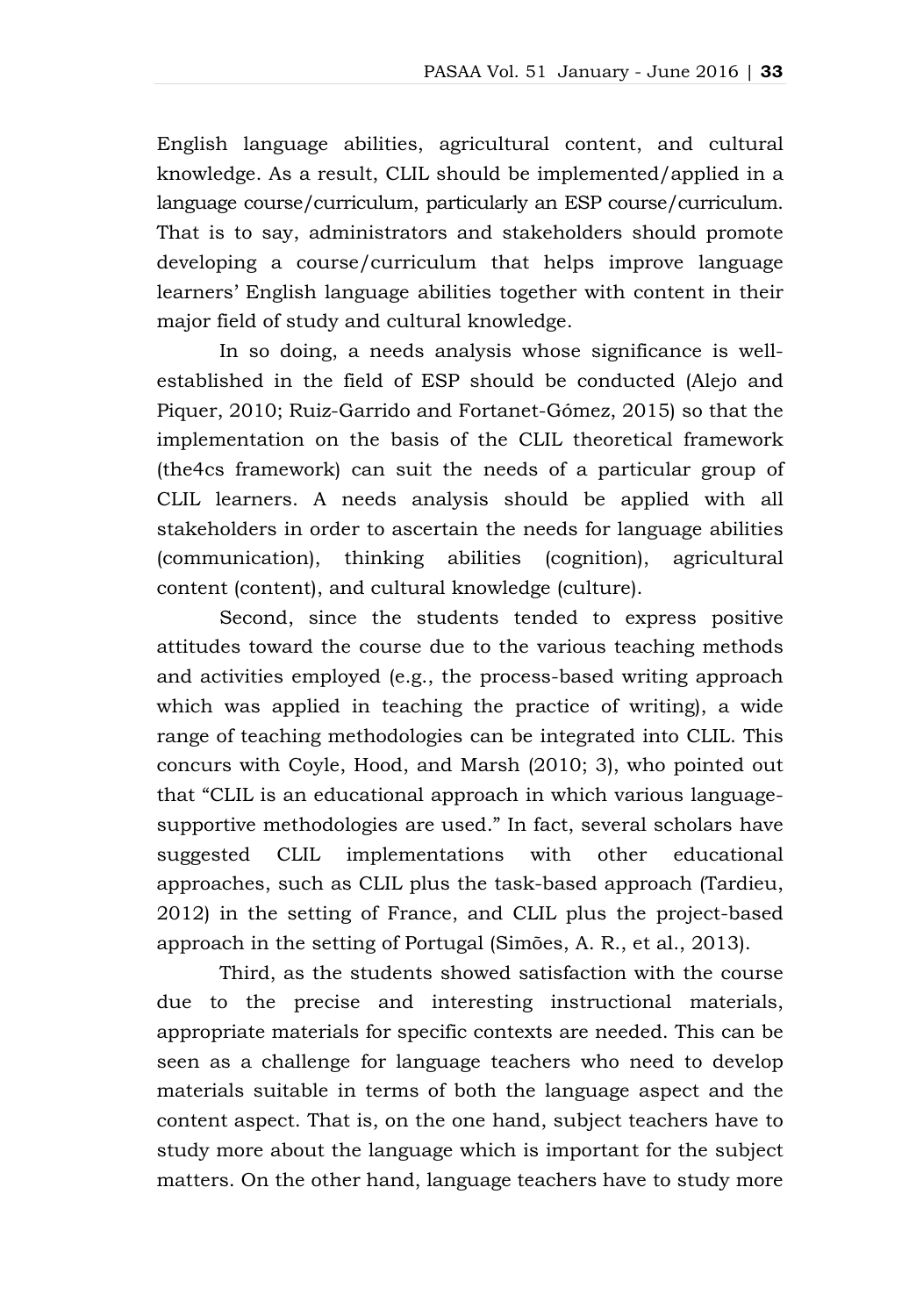about content (Wolff, 2010). To solve the problem and to be able to produce such well-designed materials, collaboration between subject teachers and language teachers is vital.

# **Limitations of the Study**

This study aimed to investigate the extent to which a CLIL course at university level in Thailand improves English writing ability, agricultural content, and cultural knowledge of undergraduate students. As a consequence, other English language skills, such as speaking and listening were not the foci of the study. Also, due to the fact that the study employed a onegroup pre-test post-test design, and the study sample was an intact group of the students majoring in Agriculture, generalization of the findings should be made with caution.

### **Recommendations for Further Research**

Since the present research study was subject to several limitations, the following recommendations, with respect to such aforementioned implications, are proposed as follows:

First, this research study employed a one-group pretestposttest design which measured the participants' English language abilities, agricultural content, and cultural knowledge, before and after learning through the treatment (the CLIL course). Consequently, to obtain more empirical research findings, further research studies may employ a true experimental design, with an experimental group and control group to better measure the effects of CLIL on students' English language abilities, agricultural content, and cultural knowledge.

Second, this research study investigated the extent to which the CLIL approach improves Agricultural technology students' English language abilities, agricultural content, and cultural knowledge related to agricultural content. Hence, further research studies may be conducted with students in other fields of study, such as Science or Information Technology, to explore the extent to which a CLIL course implemented in tertiary education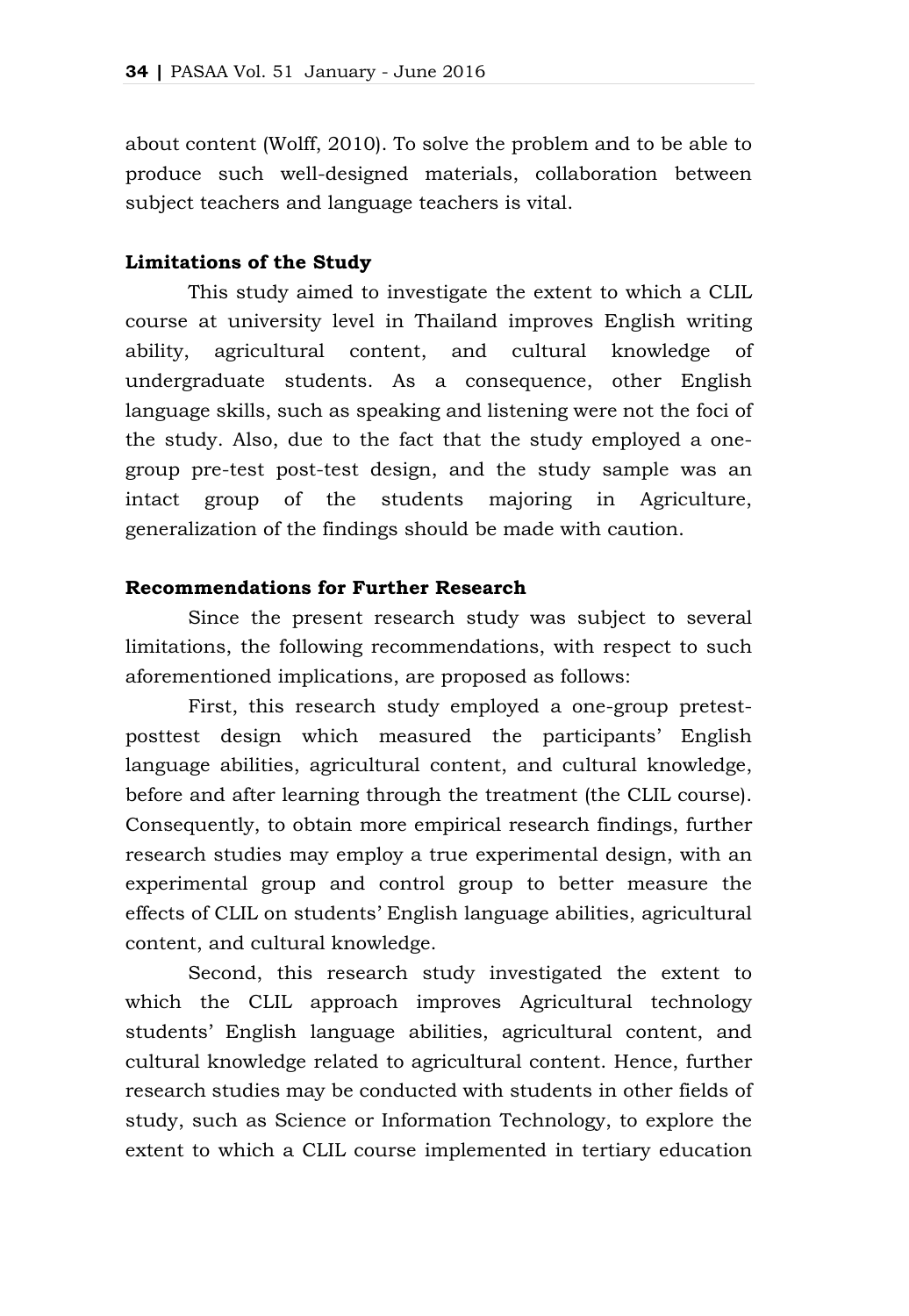improves English writing ability, agricultural content, and cultural knowledge of students with different majors.

Third, this research study focused on the extent to which a CLIL course improves the students' writing ability. Further research may be carried out to explore the extent to which a CLIL course improves the students' listening and speaking abilities, or on grammatical competence.

# **Acknowledgements**

We would like to express our deepest gratitude to the Higher Education Research Promotion (HERP), under the Office of the Higher Education Commission (OHEC), for their support on the grant offered. We greatly appreciate it.

# **The Authors**

Charinee Chansri is currently pursuing her doctoral degree in English as an International Language at Chulalongkorn University, Thailand. After graduating with a Master's Degree in Teaching English as a Foreign Language from Chulalongkorn University, Thailand, she became a full-time English language lecturer at King Mongkut's Institute of Technology Ladkrabang (KMITL), Thailand. Her areas of interests include reading and writing skills, and Content and Language Integrated Learning (CLIL).

Punchalee Wasanasomsithi is an associate professor at Chulalongkorn University Language Institute, Chulalongkorn University. After graduating with a Ph.D. in Language Education from Indiana University, U.S.A, she has been teaching English at the Language Institute and teaching and supervising graduate students at the English as an International Language Program, Graduate School, Chulalongkorn University. Her areas of interest include language learning strategies, learner autonomy, and learning-oriented assessment. Email: punchalee.w@chula.ac.th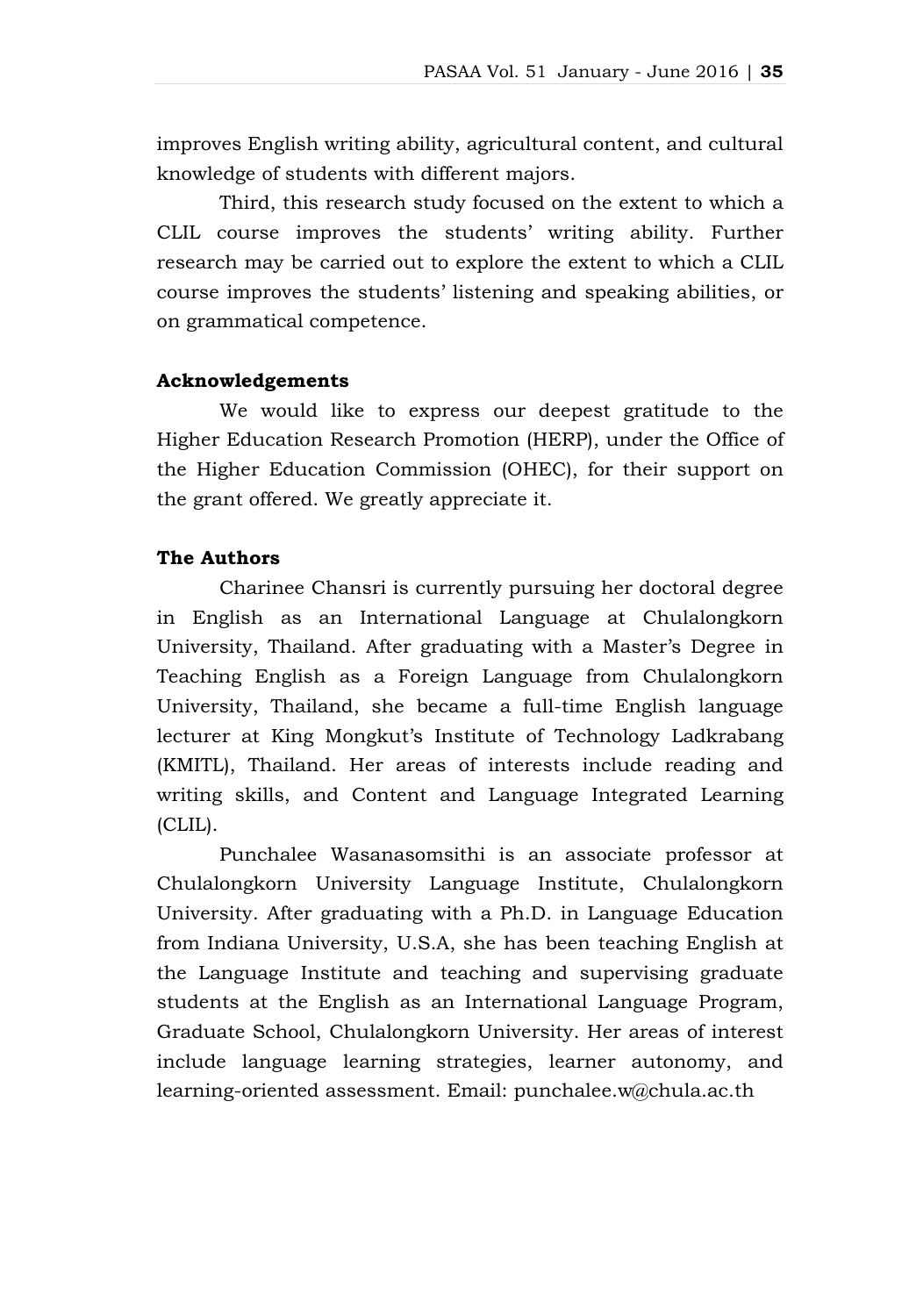### **References**

- Alejo, R., & Piquer, A. (2010). CLIL teacher training in Extremadura: A needs analysis perspective in *CLIL in Spain: Implementation, Results and Teacher Training*. Yolanda Ruiz de Zarobe, and David Lasagabaster. Newcastle: Cambridge Scholars.
- Bently, K. (2010). *The TKT course CLIL module: Content and Language Integrated Learning*. Cambridge: Cambridge University Press.
- Chostelidoua, D., & Grivab, E. (2014). Measuring the effect of implementing CLIL in higher education: An experimental research project. *Social and Behavioral Sciences* 116: 2169 –2174. Retrieved June, 3, 2016 from www.sciencedirect.com/science/article/pii/S18770428140 05552
- Clegg, J. (2006). Education in English as a second language: A world of practices. In *Pre- conference Event IATEFL Annual Conference Harrogate UK 2006: Young learners and the content and language integrated learning (CLIL) continuum* edited by Wendy Arnold, Niki Joseph, Hans Mol, and Rosemary Mitchelle-Schuitevoerder. Canterbury: Darwin of College.
- Coyle, D., Hood, P., & Marsh, D. (2010). *CLIL: Content and Language Integrated Learning*. Cambridge: Cambridge University Press.
- Dalton-Puffer, C. (2007). Outcomes and processes in Content and Language Integrated Learning (CLIL): current research from Europe. Retrieved January, 7, 2011, from http://www.ecml.at/mtp2/CLILmatrix/html/CLIL\_Enews. htm#milestones
- Darn, S. (2006). CLIL: A European overview. Retrieved June, 1, 2012, from http://www.eric.ed.gov/ # ED490775
- European Commission. (2012). Content and language integrated learning. Retrieved June, 4, 2012 from <http://ec.europa.eu/languages/language-teaching/> content-and-language-integrated-learning\_en.htm
- Fernandez, D. J. (2009). CLIL at the university level: Relating language teaching with and through content teaching. *Latin*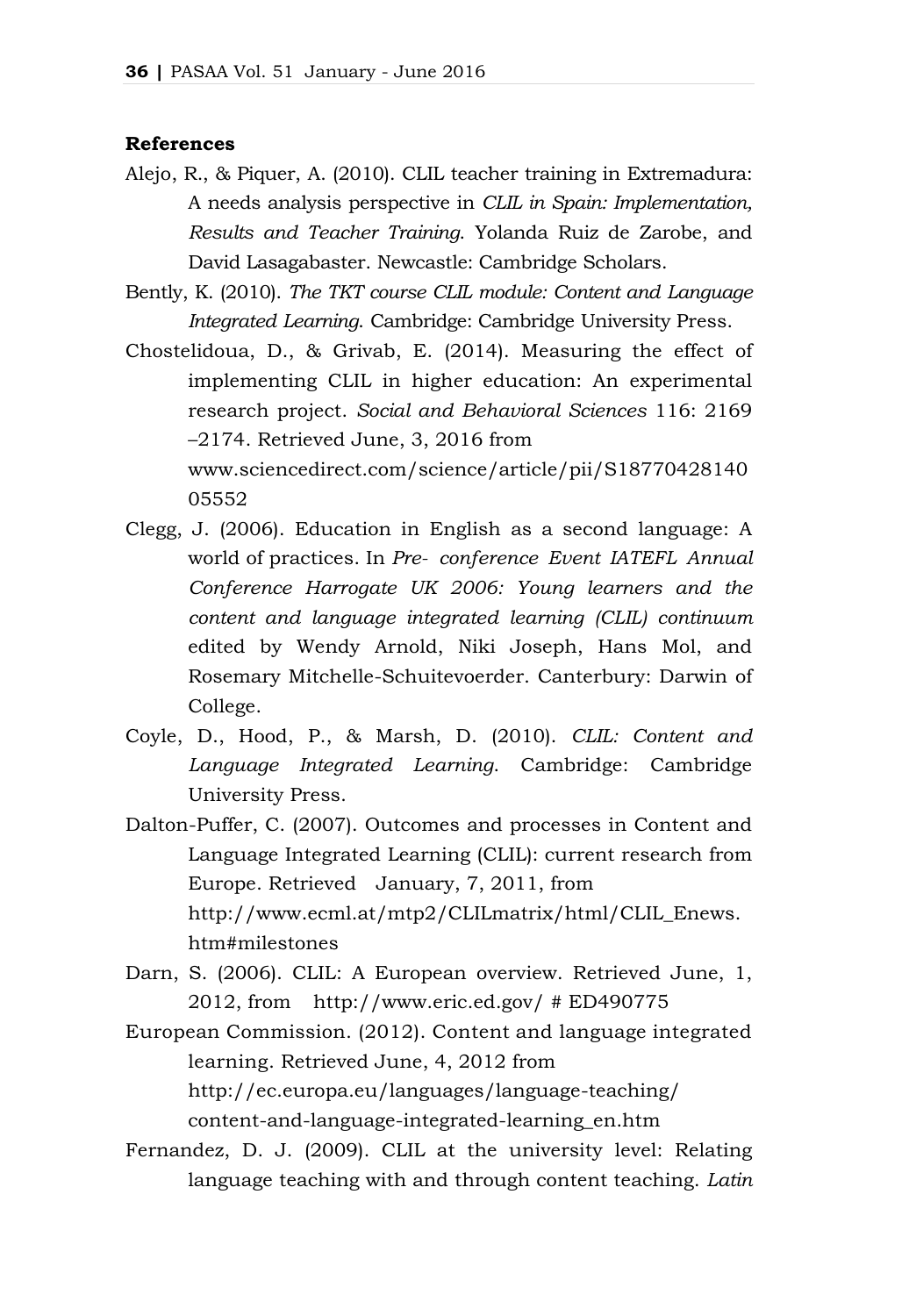*American Journal of Content & Language Integrated Learning* 2(2): 10-26.

- Lara Garridio, M. F. (n.d.). CLIL: A new approach to TEFL. Retrieved February, 12, 2012 from http://assets00.grou.ps/0F2E3C/wysiwyg\_files/FilesModul e/bep\_network[/2010100714035](http://assets00.grou.ps/0F2E3C/wysiwyg_files/FilesModule/bep_network/201010071403)5-gbrwfopegcjijlzjm/NAassignment.pdf
- Lasagabaster, D. (2008). Foreign language competence in Content and Language Integrated Courses. *The Open Applied Linguistics Journal* 1: 31-42*.*
- Papaja, K. (2012). The impact of students' attitude on CLIL: A study conducted in higher education. *Latin American Journal of Content and Language Integrated Learning*, 5(2), 28-56. doi: 10.5294/laclil.2012.5.2.10. ISSN 2011-6721.
- Pokrivcaková, S., Menzlová, B., & Farkašová, E. (2010). Creating conditions for effective application of CLIL methodology in Slovakia. In: *Modernization of teaching foreign languages: CLIL, inclusive and intercultural education*. Masaryk University Brno, p. 7-20.
- Ruiz-Garrido, M. F., & Fortanet-Gómez, I. (2015). Needs Analysis in a CLIL Context: A Transfer from ESP. *CLIL Practice: Perspectives from the Field*. January: 179-188. Retrieved February, 20, 2016 from <http://www.icpj.eu/?id=23>
- Simões, A. R., et al. (2013). The Project English Plus: a CLIL approach in a Portuguese school. ID. 5(4). Retrieved February, 22, 2016 from http://revistas.ua.pt/index.php/ID/article/view/2565
- Soulioti, E. V. (2014) Implementing CLIL in a tertiary setting: Research on learners' attitudes and perceptions. In N. Lavidas et al. Major trends in theoretical and applied linguistics 3: Selected papers from the 20th ISTAL. London: Versita.
- Sudhoff, J. (2010). CLIL and intercultural communicative competence: Foundations and approaches towards a fusion. *International CLIL Research*. 1(3): 30-37.